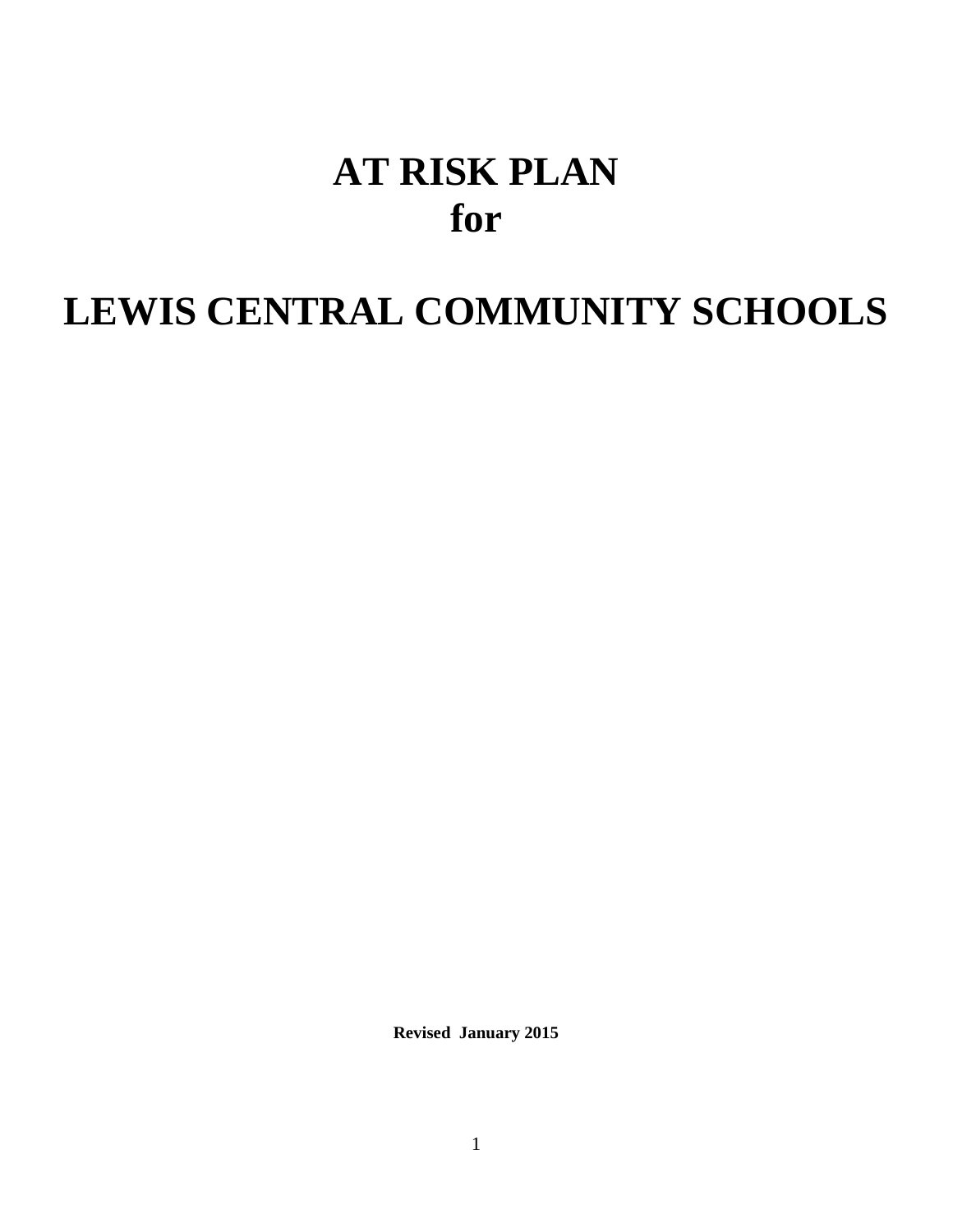## **TABLE OF CONTENTS**

## **SECTION PAGE NUMBER**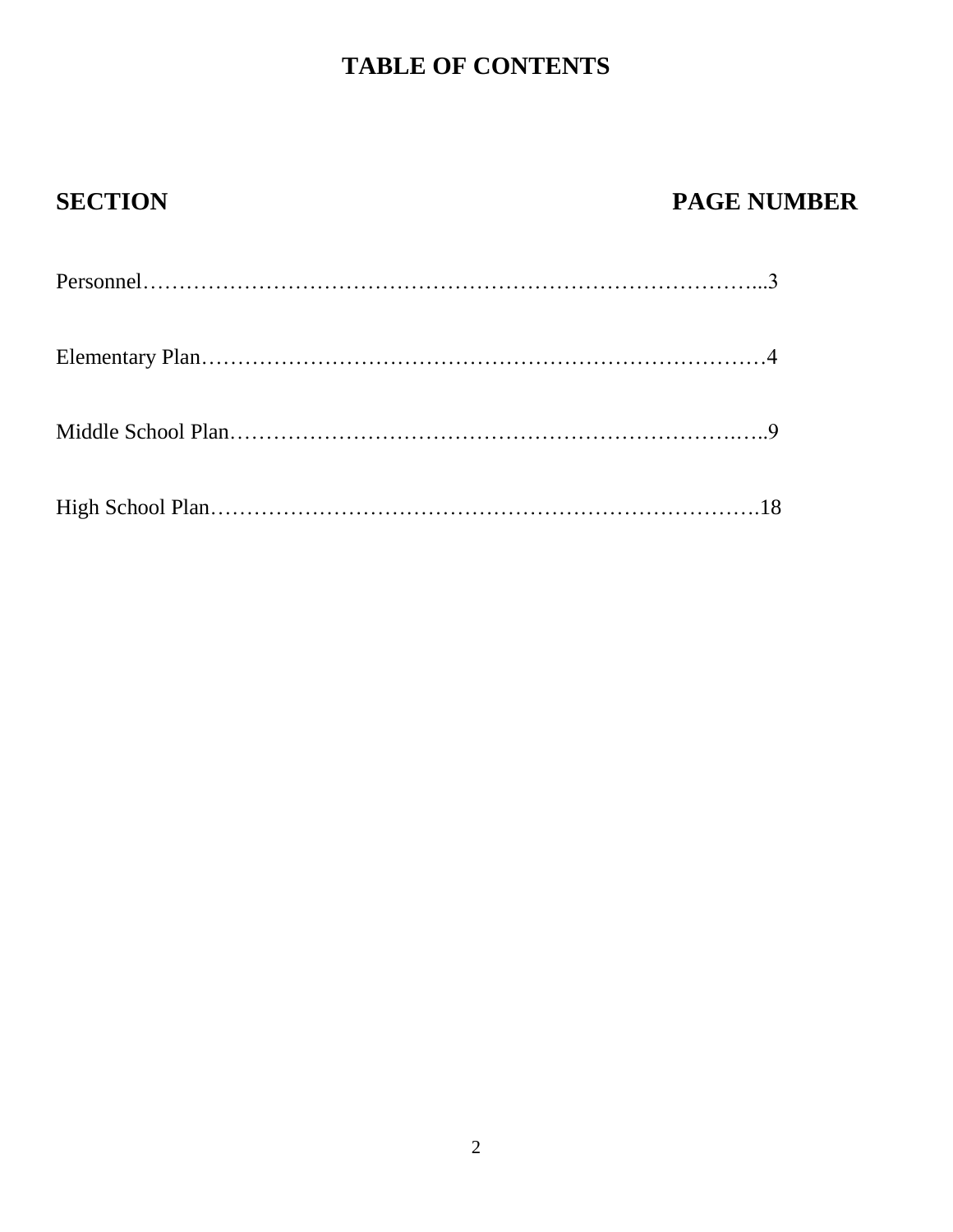### **Provisions for At-Risk Students – The Iowa Standard**

*Iowa Administrative Code,* Chapter 281-12.5(13), Provision for At-Risk Students. The board shall have a plan to identify and provide special assistance to students who have difficulty mastering the language, academic, cultural, and social skills necessary to reach the educational levels of which they are capable. The plan shall accommodate students whose aspirations and achievement may be negatively affected by stereotypes linked to race, national origin, language background, gender, income, family status, parental status, and disability.

#### **PERSONNEL**

| Marcia Raymer, Counselor                      | Kreft (Pre K-1)    |
|-----------------------------------------------|--------------------|
| Carolyn Salvo - Para Educator                 | Kreft (Pre K-1)    |
| Denise Beyenhof, Counselor                    | Titan Hill $(2-3)$ |
| Molly Stogdill – Para Educator                | Titan Hill $(2-5)$ |
| Mary Baker, Counselor                         | Titan Hill $(4-5)$ |
| Lee Toole, Counselor                          | Middle School      |
| Carla Luquette, Counselor                     | Middle School      |
| Jackie Bode-Steinke, Counselor                | High School        |
| Julie McComas, Counselor                      | <b>High School</b> |
| Lu Peverill, Counselor                        | <b>High School</b> |
| Pat Nepple, Alternative Education Teacher     | High School        |
| Courtney Nohr, Alternative Education Teacher  | High School        |
| Laurie Thies, Special Populations Coordinator | ERC                |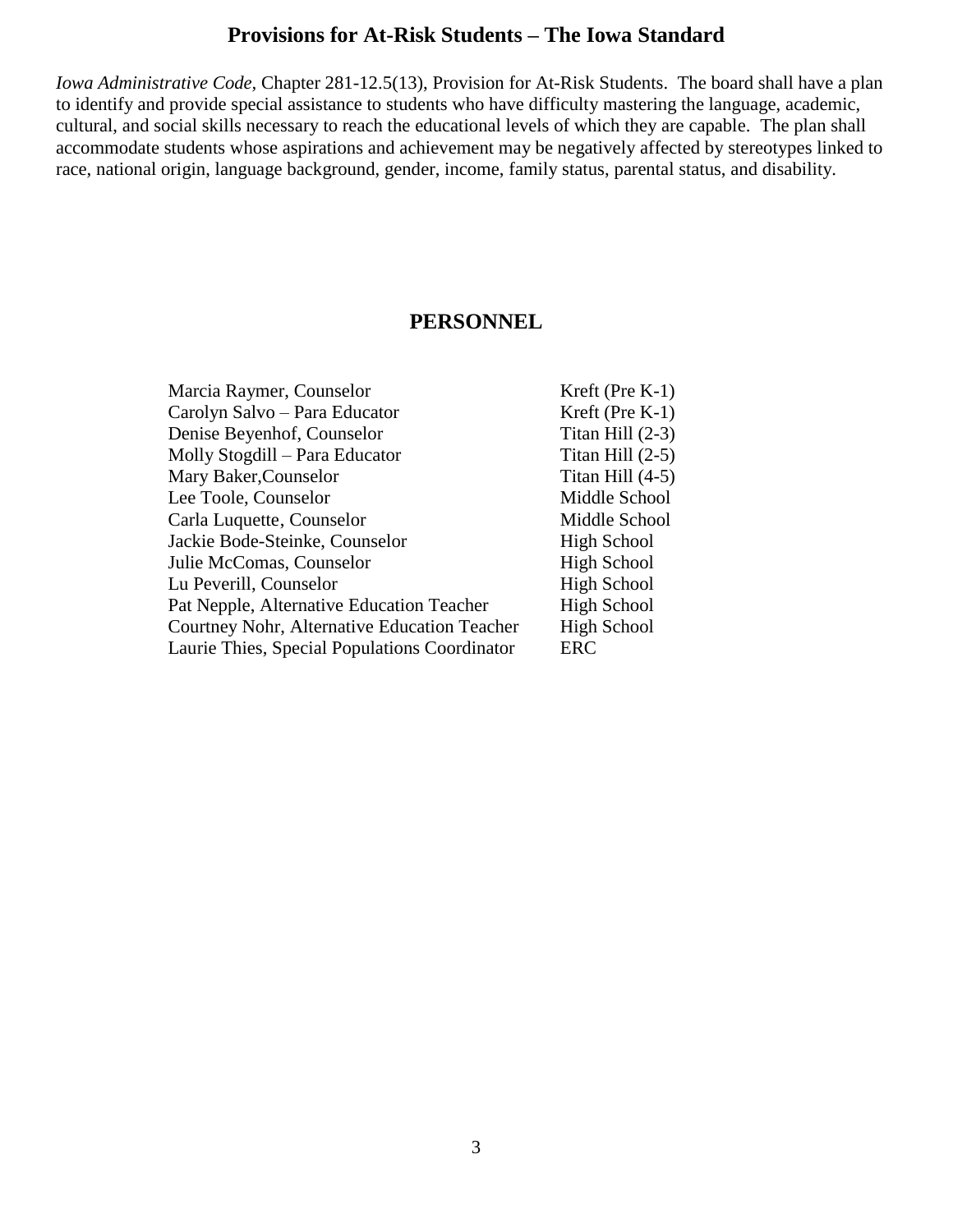# **ELEMENTARY AT-RISK PROGRAM**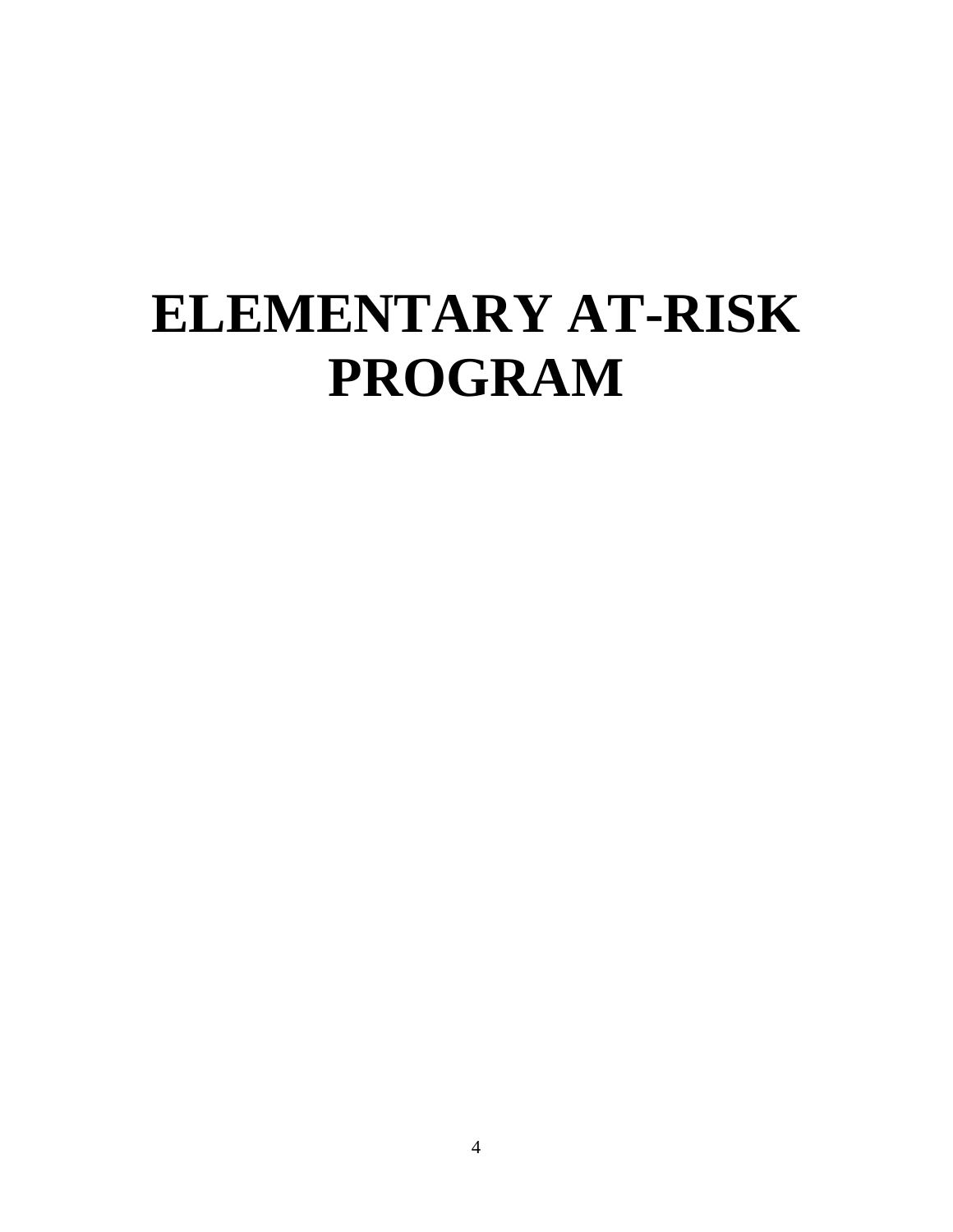## **IDENTIFICATION**

## **Criteria for referral:**

## **Academic:**

- Low motivation/poor attitude
- Truancy/Attendance
- Below grade level
- Study Skills/study habits
- Suspension
- Retention

## **Family:**

- Homeless/migrant/new student to Lewis Central District
- Change in family structure
- Abuse/suspected/neglect
- Out of home placement (Foster care, shelter, hospitalization, Children's Square, Partial)
- Low economic status

## **Personal/Social:**

- Social skills
- Disconnect from school or activities
- Peer interaction/relationship building
- Transition adjustments/new student
- Peer harassment/bullying behaviors
- Behavioral concerns
- Mental health
- Medical/health issues
- Death/loss
- Family issues (i.e. divorce, separation, changes in family, etc.)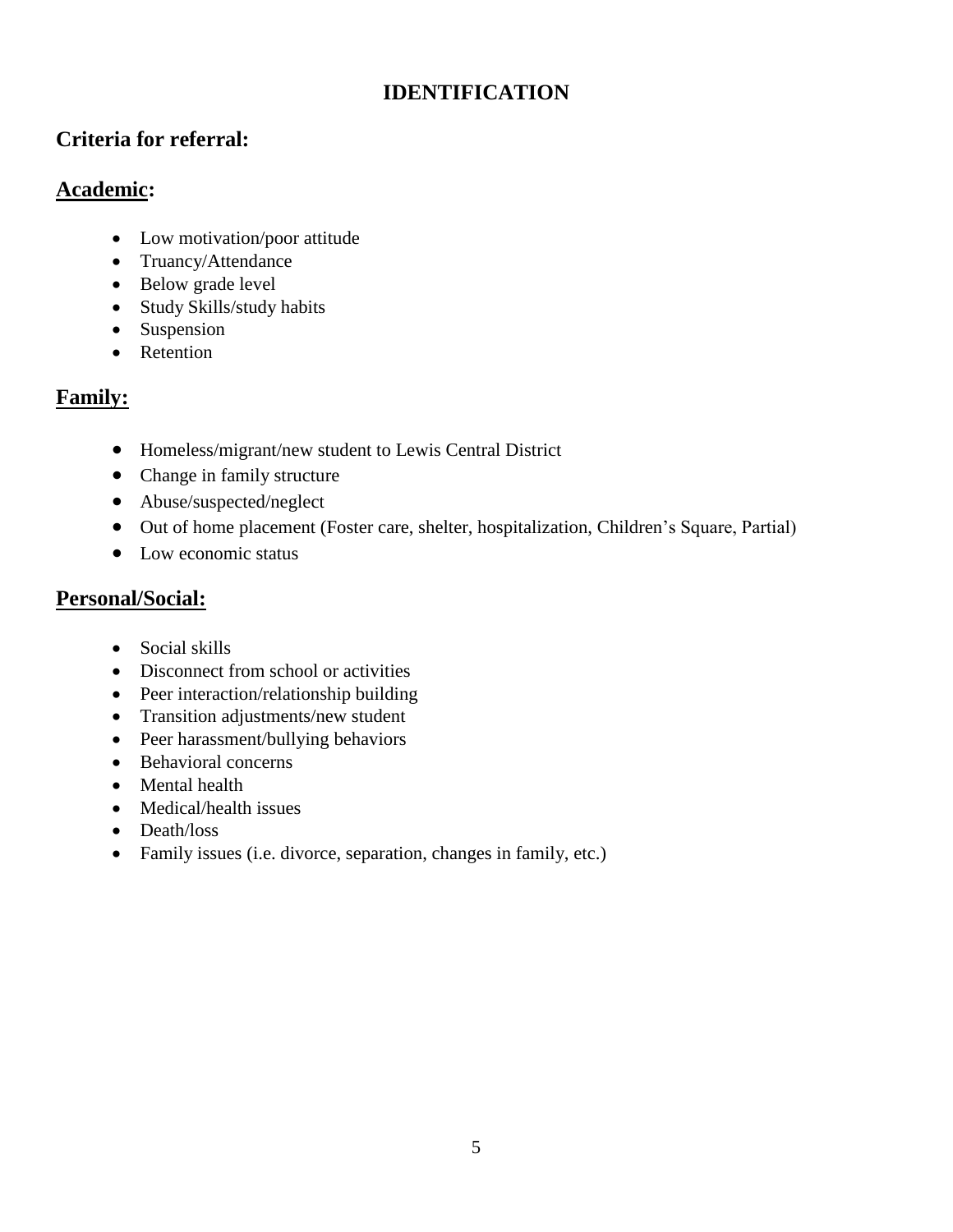## **Referral Process:**

- Staff is informed of referral process and criteria
- Family/Community referral process
	- a) Parent newsletter
	- b) Guidance Program Pamphlet (description of program offerings) is distributed to students and families ate beginning of the year.
- E-mail
- Student self-referral process

## **Staff Collaboration:**

- On going consultation with all staff
- Grade level team meetings
- I-plan, 504, IEP meetings
- District Crisis planning and Safety Committee
- Transition of At-Risk students from one grade level to the next
- Curriculum writing
- School Board presentations
- District level at risk youth-guidance meetings.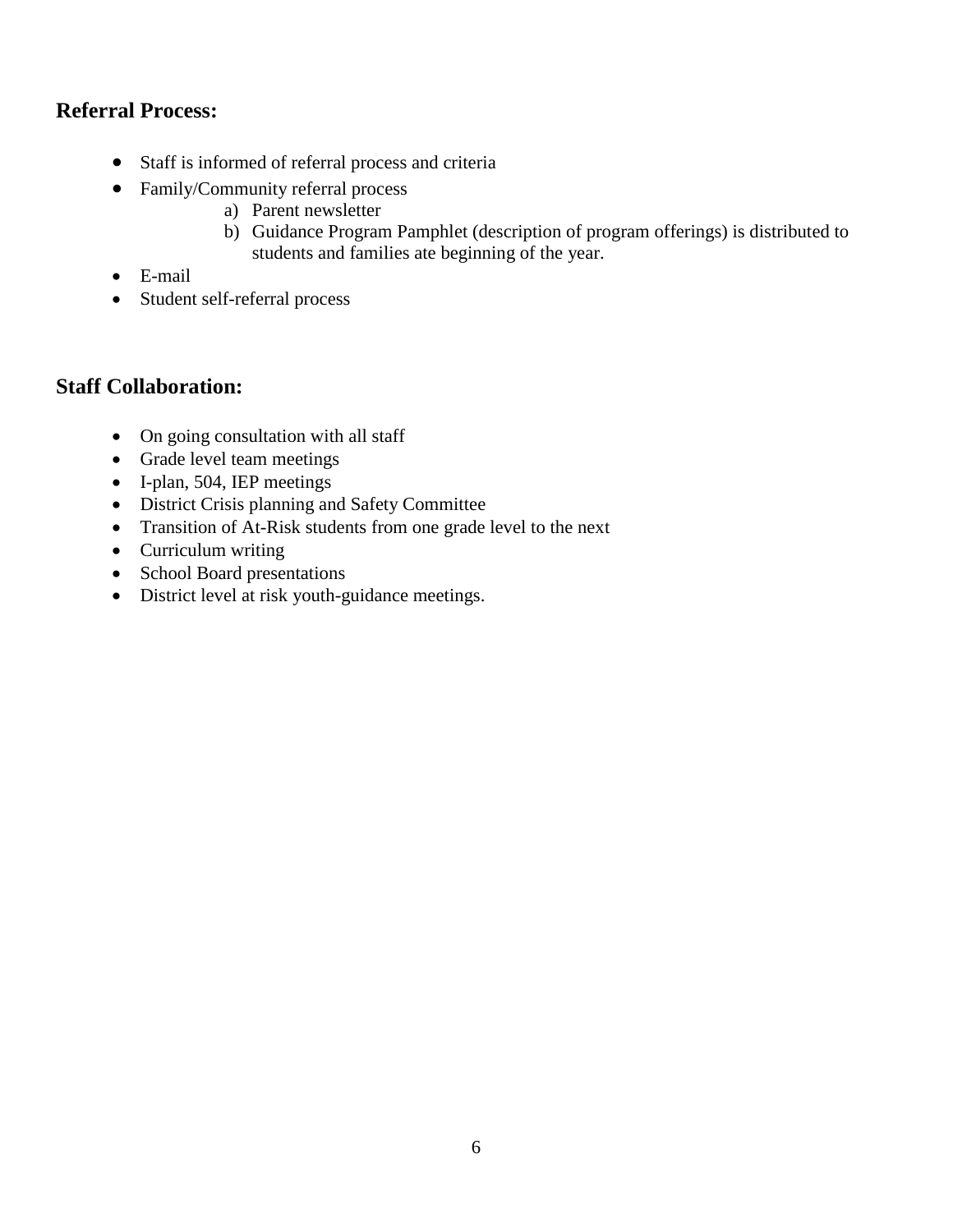## **At-Risk Services (K – 5)**

## **Program for each at-risk child is individualized and based on criteria for referral:**

- Goal is developed based on each student's individual need.
- The program is carried out via the following settings:
- Individual session
- Small group peer interaction counseling
- Large classroom setting for all students using Guidance Curriculum on a 6 day cycle (K-5)
- Nomination/referral to Teammates Mentor Program (3-12)
- Monthly Grade level Peace assemblies (2-5)
- Crisis response
- Home visits
- Para educator support with targeted students
- Skills taught
- Social skills
- Coping
- Goal Setting
- Self-esteem support
- Conflict resolution
- Anger management
- Feelings
- Listening skills
- Attendance
- Respect for self and others
- Study skills
- Good touch/Bad touch (Ready, Set, Know Program)
- Career awareness-critical work habits and skills

## **Family/Community Parnterships**

- Parent resources/materials available for check-out. Sharing community information and resources regarding parenting classes and workshops (i.e. Teddy Bear Hollow, Love and Logic Parenting Class, Children's Hospital, etc.). Materials and information also available at resource table during parent-teacher conferences.
- Parent Newsletter: Provide information to parents at beginning of school year and on-going throughout the year via website, building newsletter, PTA bulletin and bulletin board postings).
- Parent Consultation: Includes meetings, phone contact, parent/teacher conferences, home visits.
- Educational team member-Special Education/I-Plan/504 plan meetings. (as requested).
- Consultation with Community Agencies such as: Department of Human Services, Child Protective Services, counseling agencies, in home services, hospital.
- Community referrals: Providing community counseling resource referrals and agencies to families.
- Coordinate with Community Charity organizations: Provides food and clothing for low economic families.
- Family Health Services: Counseling/therapy for students and families.
- Integrated Health Services: Resources for families in need of food, clothing, transportation, and counseling.
- Coordinate and facilitate Teammates mentoring program.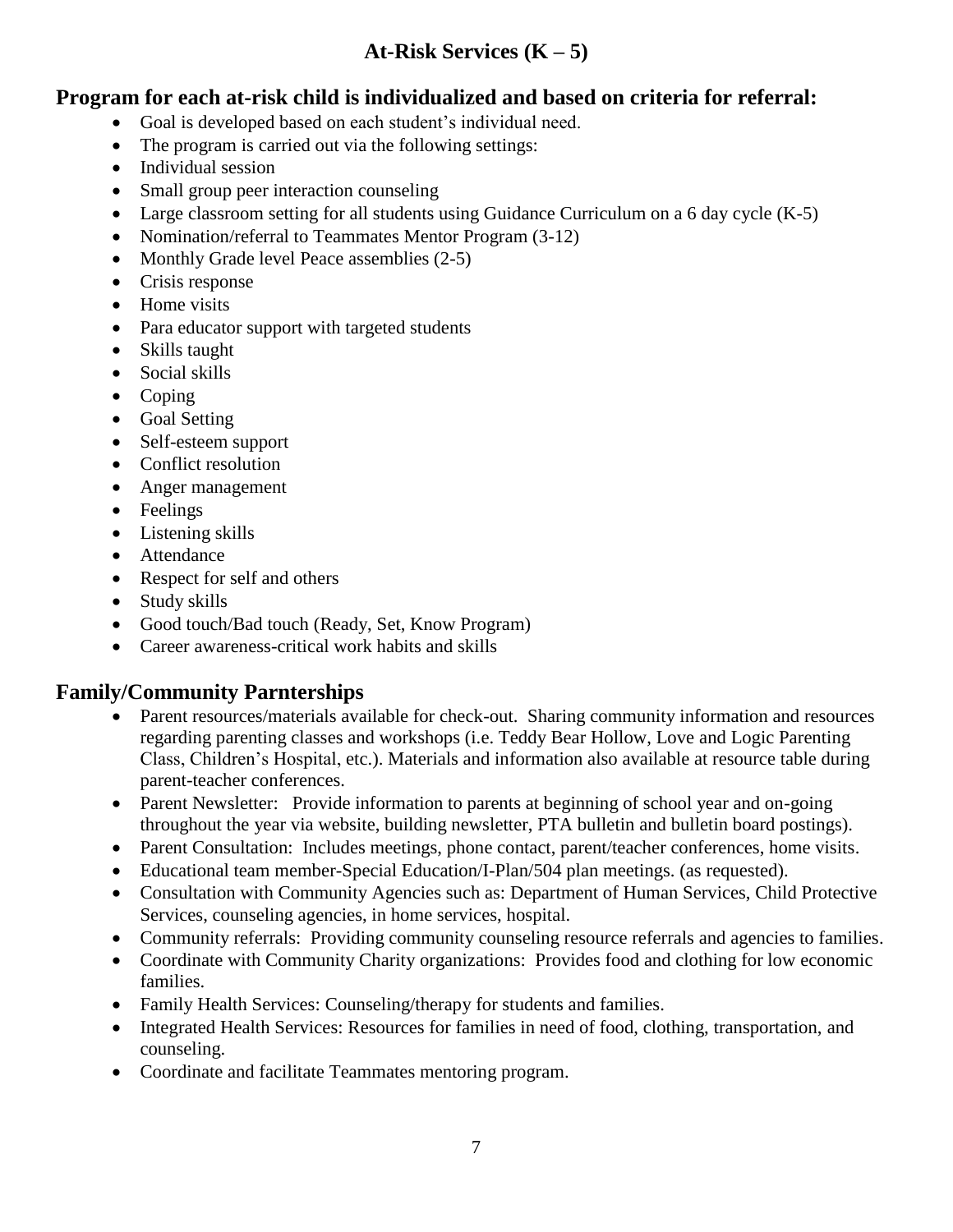## **EXIT CRITERIA**

- Individualized, based on completion of goal established upon referral.
	- a) Test Scores
	- b) Attendance data
	- c) Behavior data
	- d) Goal setting achievement
	- e) Student/Teacher reflection

## **EVALUATION**

## **Evaluation Tools:**

- Student self-evaluation/reflection of target goal
- Teacher/Staff evaluation of target goal
- Parent survey
- Bully survey data
- Conflict resolution
- Mentoring survey
- Year-end report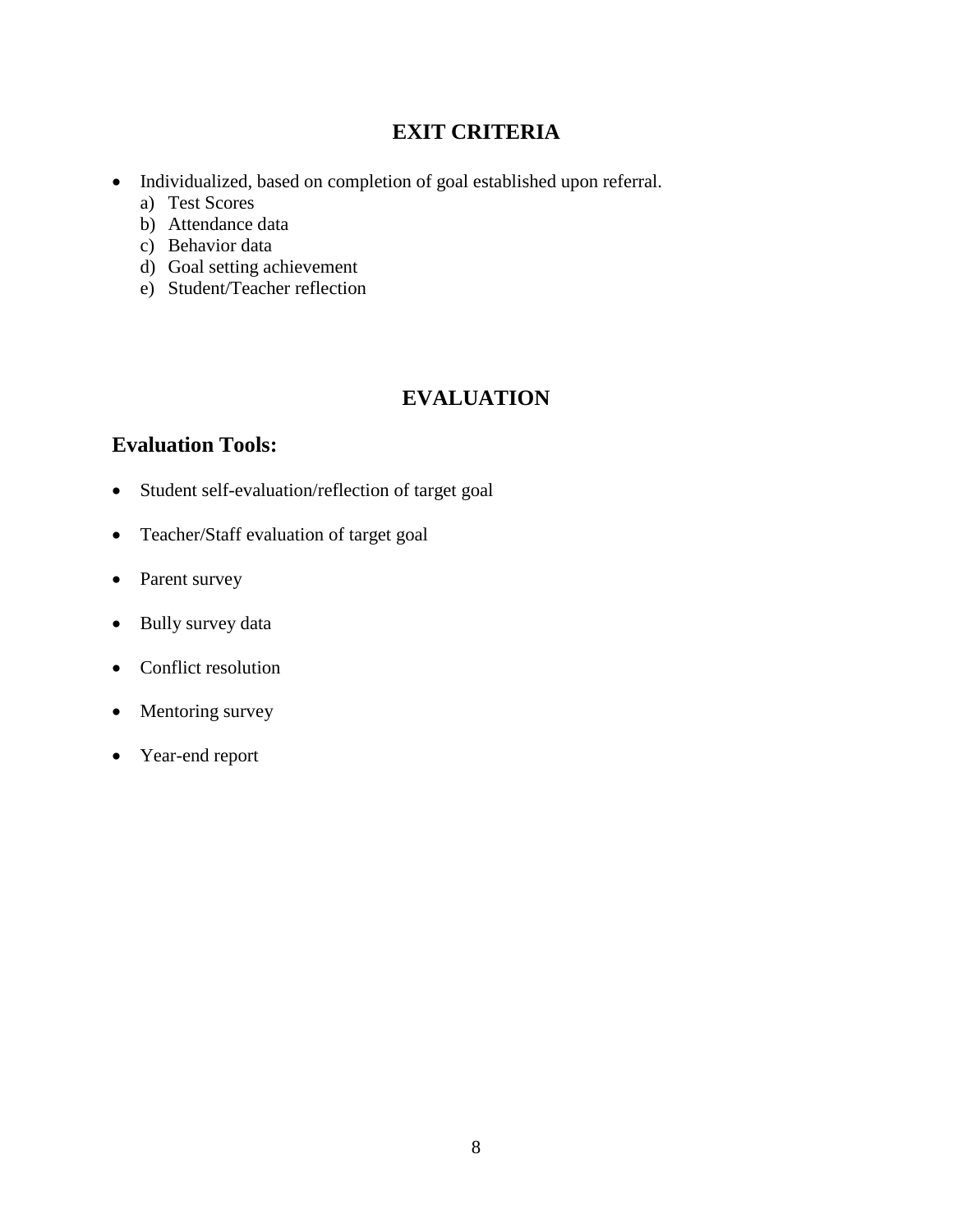# **LEWIS CENTRAL MIDDLE SCHOOL PLAN**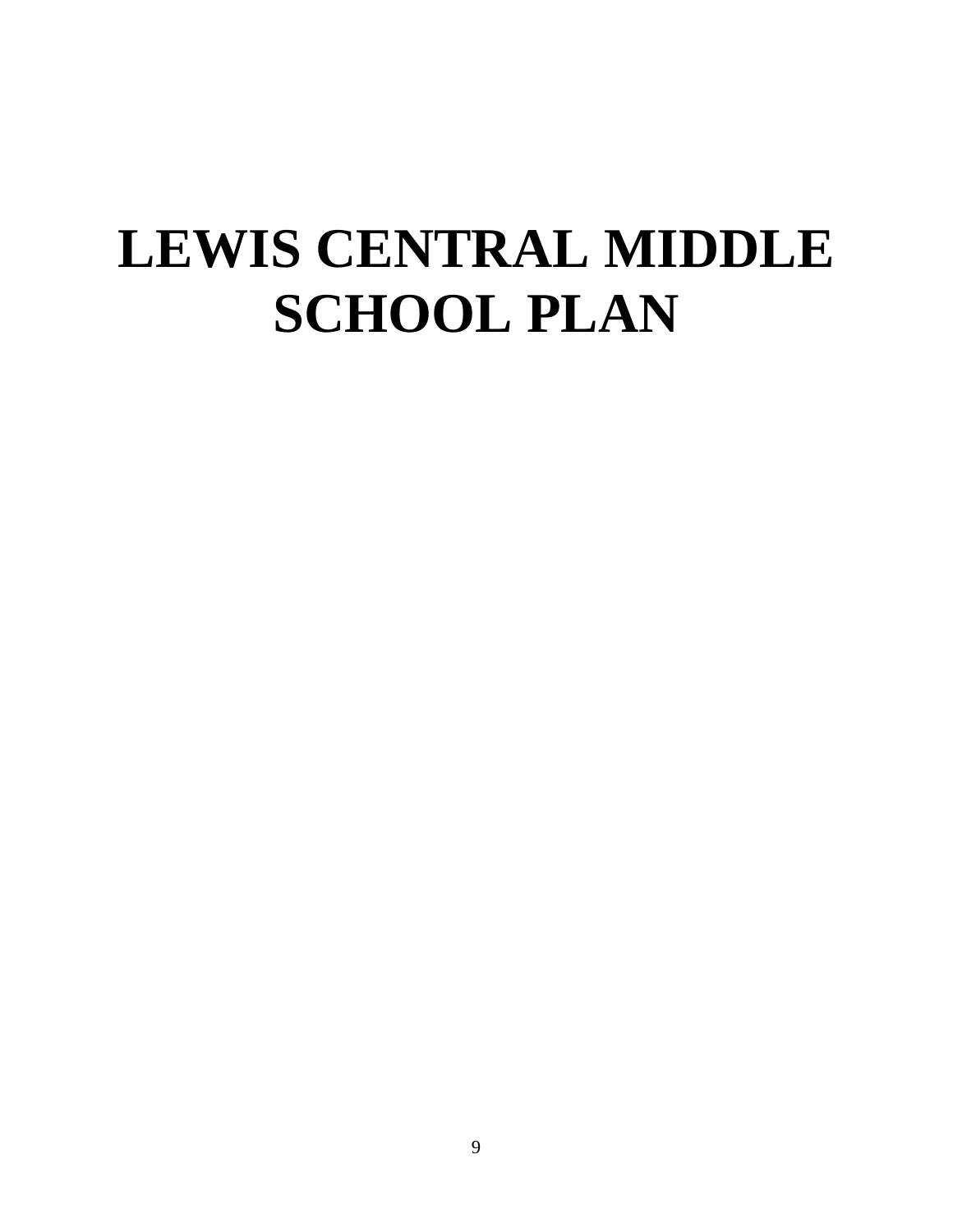## **IDENTIFICATION**

## **Criteria for referral:**

## **Academic:**

- Low motivation/poor attitude
- Truancy/Attendance
- Below grade level
- Poor study habits
- Suspended
- Retention
- Organization

## **Family:**

- Homeless/migrant/new student to Lewis Central District
- Change in family structure
- Abuse/suspected/neglect
- Out of home placement (Foster care, shelter, hospitalization, Children's Square, Partial)
- Low economic status

## **Personal/Social:**

- Social skills
- Peer interaction/relationship building
- Peer harassment/Bullying behaviors
- Behavioral concern
- Mental health
- Medical issues
- Death/loss
- Family issues
- Self-harming
- Anxiety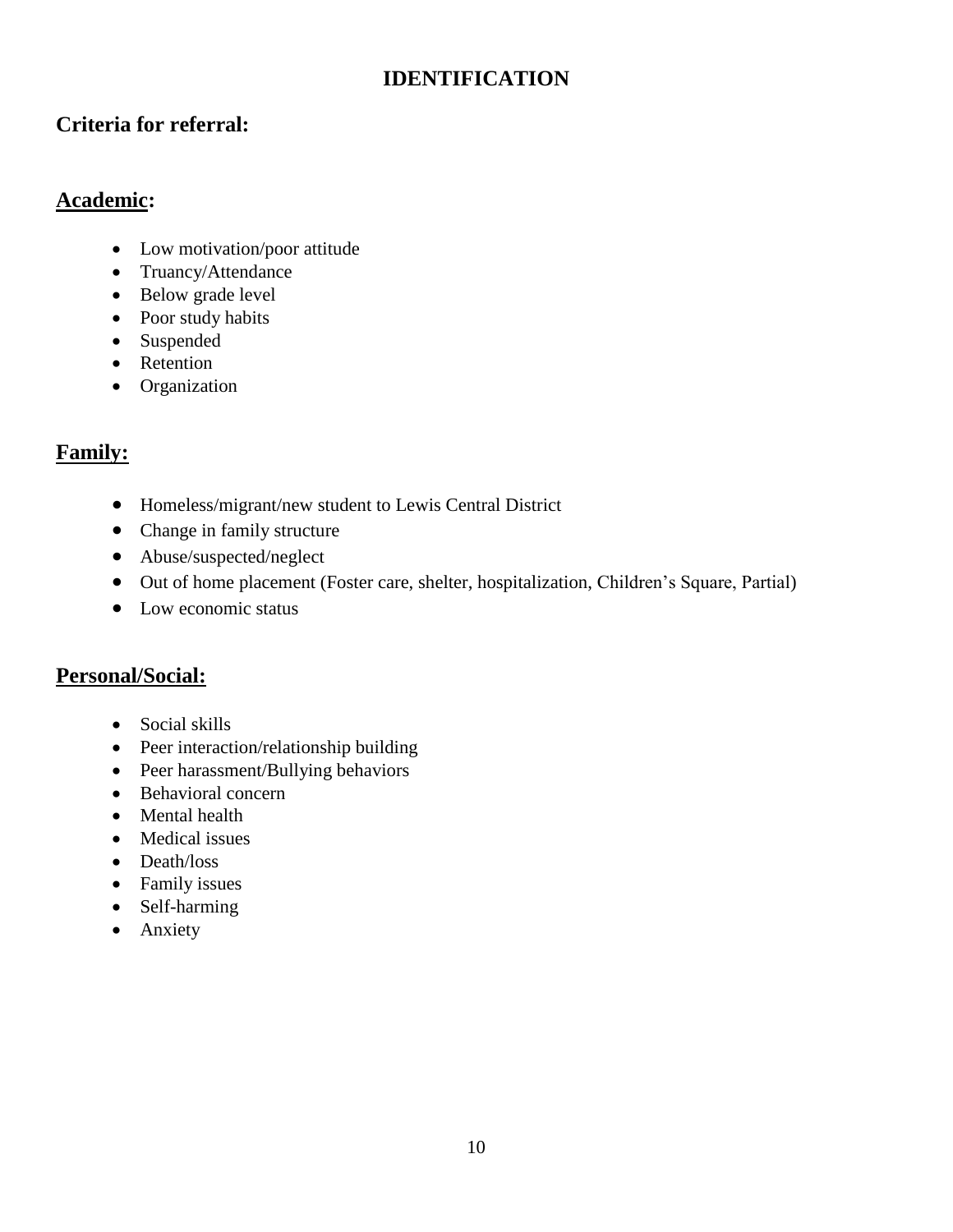## **At Risk Services (6-8)**

Both guidance counselors are involved in providing a variety of services to students, both "proactively" and in "response" form. They are as follows:

- Individual counseling
- Small group counseling
- Classroom guidance lessons
- Home visits
- Assisting families with material needs
- Grade level team consultation
- Continually monitoring needs of at-risk students
- Consistent contact with public entities
- Weekly counseling meetings
- Guided study reading
- Guided study math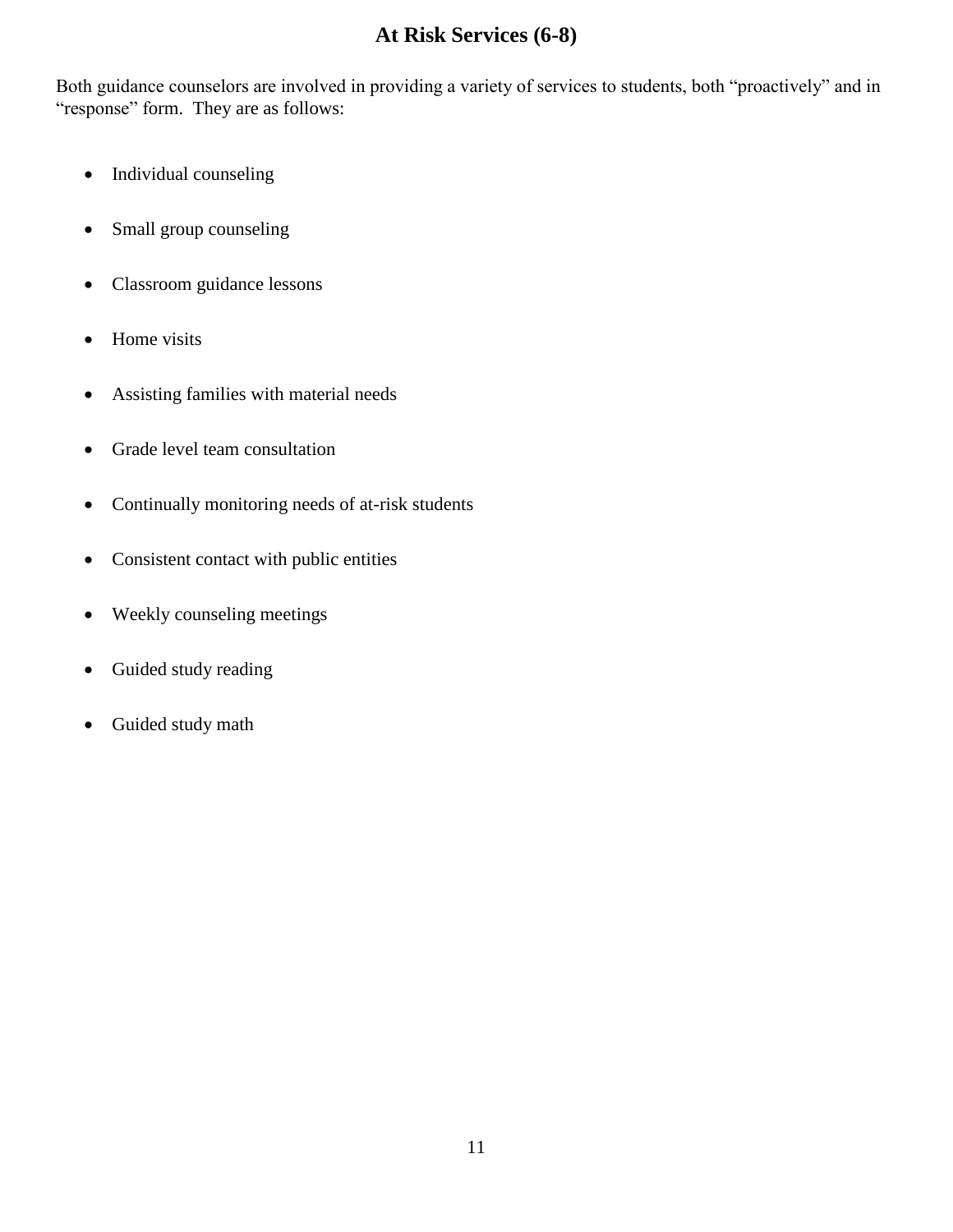## **At-Risk Services (6-8)**

**Individual counseling :** Students are referred via administrator, teacher, parent, or self-referral

| <b>Student Counseling Referral:</b> | (see form included page 16) |
|-------------------------------------|-----------------------------|
| <b>Teacher Counseling Referral:</b> | (see form included page 17) |

- **Small group counseling:** Students may be seen for a variety of reasons including mediation, conflict resolution, separation/divorce of parents, grief, relational aggression, social skills.
- **Classroom guidance lessons:** Variety of topics selected with teacher input and focusing on pertinent issues affecting students. Examples include: Titan Traits, bullying/harassment, anger management, career exploration, goal setting, attitude, compassion, appreciation, composure, respect, courage, empathy, tolerance, honesty, preparation, character, leadership, responsibility, loyalty, sacrifice, gratitude, integrity, perseverance.
- **Home visits:** Counselors, SBI, and administrators make these visits based on student and family needs.
- **Assisting families with material needs:** Collaboration with local churches to provide coats for students that need them, Student Council and Leadership groups help with raising money to provide food, clothing, and house-hold items at Thanksgiving and Christmas time. Toy Drive at Christmas time as a donation to Micah House.
- **Grade level team consultation:** Counselors communicate with grade level teams, providing insight and assistance regarding at-risk students and students who are struggling with general issues. Development of I-Plans for academic or behavioral interventions.
	- Request for Intervention:
	- Lewis Central Intervention Plan:
- **Continually monitoring needs of at-risk students:** Using observation to evaluate sensitive situations (addressing torn or dirty clothing, hygiene), communicating regularly with other staff and parents regarding status of students, parent/teacher/student conferences, Notification of Incomplete Learning, check-in/check-out forms to track student behavior/work completion, power school reports of failing grades, SBI tracking attendance data in power school for the completion of parent letters, mediation paperwork, and referrals to the county attorney. Notification of Incomplete Learning (see form included page 20)
- **Consistent contact with public entities:** Such as hospital partial programs, Department of Human Services, juvenile court system, collaboration with Heartland Family Services and Iowa West Foundation for counseling services and outside referrals, Integrated Health Services, and collaborative efforts with Children's Square.
- **Weekly counseling meetings:** Counselors and School Based Interventionist meet to discuss academic concerns and attendance concerns.
- **District level meetings:** K-12 Guidance department meets periodically to discuss ways to enhance services for at-risk students.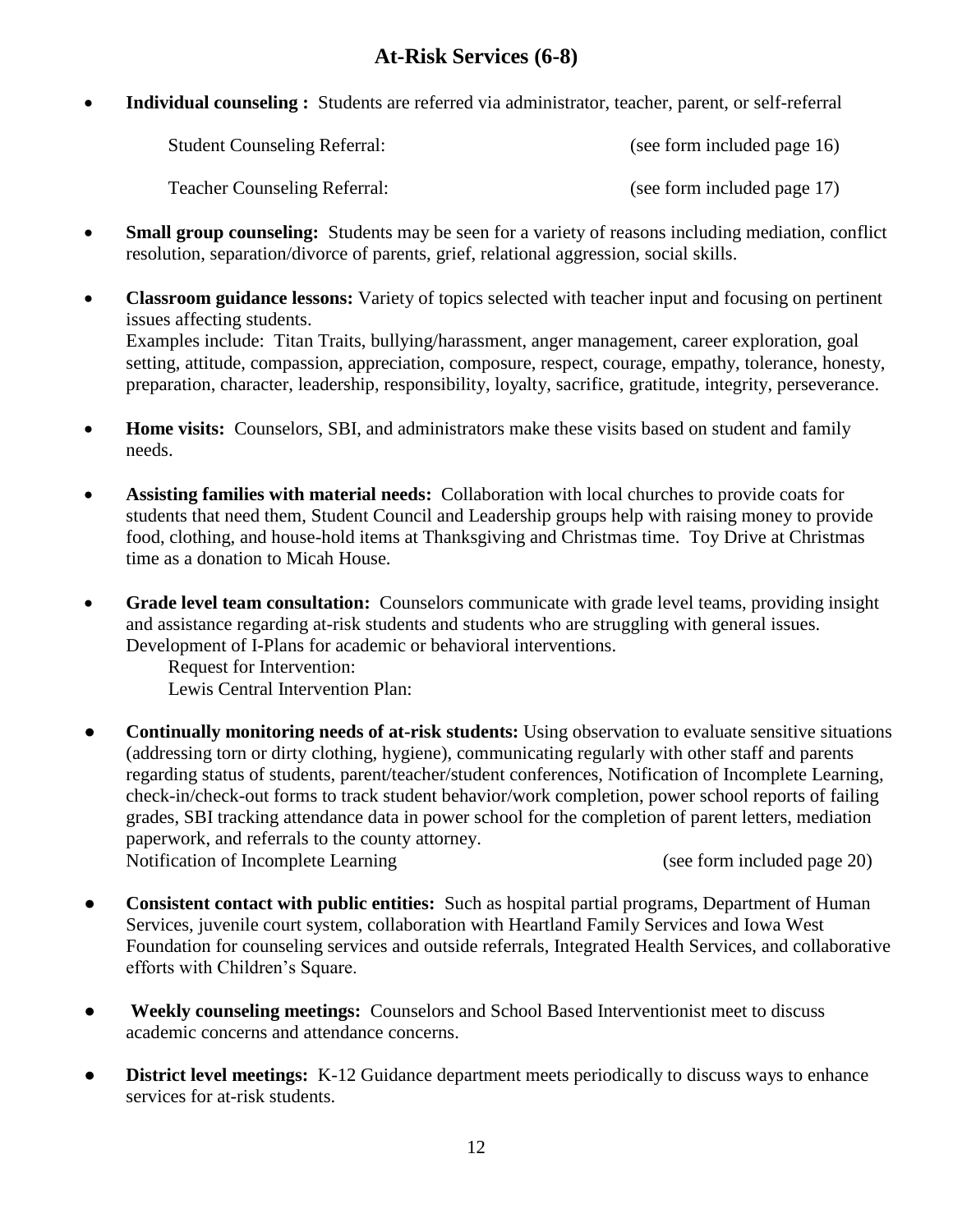## **Guided Study**

## **Guided Study for Reading:**

ELA Standards, at the 6<sup>th</sup>-8<sup>th</sup> grade level, do not include support of Foundational Skill development, such as phonological awareness, phonics, structural analysis, and oral/silent reading fluency. These Foundational Skill Standards are found at the K-5 Level.

Some students at the 6<sup>th</sup>-8<sup>th</sup> grade level continue to need support in these Foundational Skill areas. Teachers and administrators at LCMS recognize that in order for these particular students to become increasingly successful with grade level course content and ELA Standards, they will need to have continued instructional time, explicit methods/materials, and teacher expertise to develop proficiency in these basic, foundational reading skills.

Only students who are identified as needing this additional learning time are scheduled into Guided Study. In a week, a student would typically receive 2 or 3 periods of explicit, systematic instruction in addition to their daily universal ELA instruction with the general education teacher. Guided Study occurs in small groups of 2-8 students.

The following interventions are provided to students based on need; data used to make decisions include: CBM, MAZE Benchmark and Progress Monitoring Probes (AimsWeb), Diagnostic Decoding Survey (Really Great Reading), Iowa Assessments.

- Corrective Reading Decoding Strand (SRA): Students who are extremely deficient in decoding skills and three-or-more years below level in general reading development.
- Phonics BOOST (Really Great Reading):Students who have significant-to-severe decoding deficits, including basic phonic patterns and short/long vowel sounds, and who are generally one-to-three years below grade level in general reading development.
- Phonics BLITZ (Really Great Reading):Students who have mild-to-moderate decoding deficits, including advanced vowel patterns and multisyllabic word structures, and who are generally one year below grade level.
- REWARDS (Voyager Sopris): Students who specific decoding deficits, particularly in the area of multisyllabic words, and who are generally reading at grade level or one year below.
- Modified Independent Reading: Teacher-designed practice in the areas of reading volume and fluency.

**Guided Study for Math:** Students are placed into the1st trimester of classes based on their NWEA scores and other district assessments. 2nd trimester teachers use classroom assessment data and power school data to determine where they want the students placed.

8th Grade students who struggled in math were placed together with a particular math teacher. Another teacher was responsible for the kids who had the math skills but they struggled with homework completion. A third math teacher taught the math counts kids.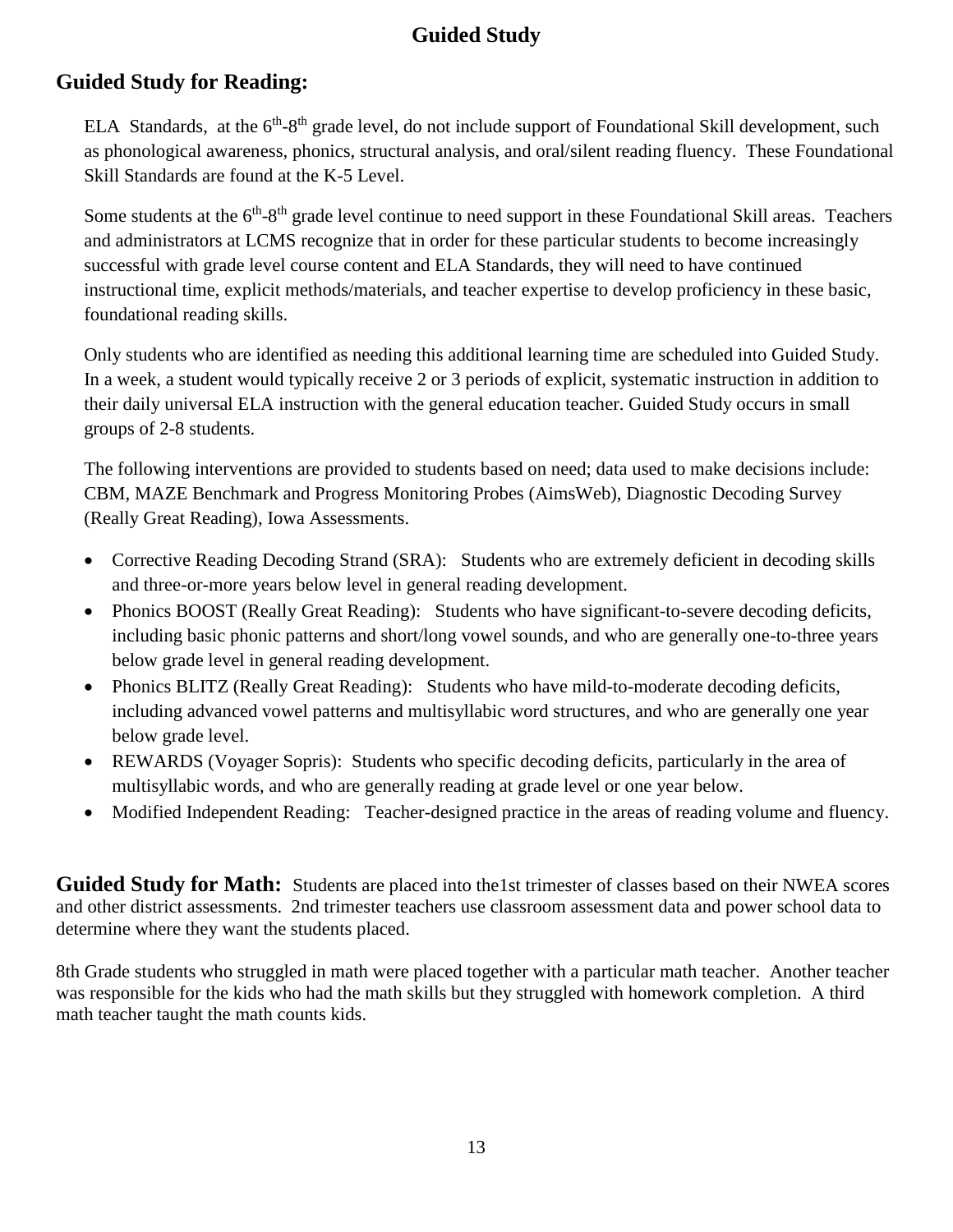## **EXIT CRITERIA**

- Individualized, based on completion of goal established upon referral.
- Progress monitoring data from reading intervention indicates progress and proficiency
- Assessment data
- Student/Teacher reflections
- Survey data
- Goal setting data
- Behavior data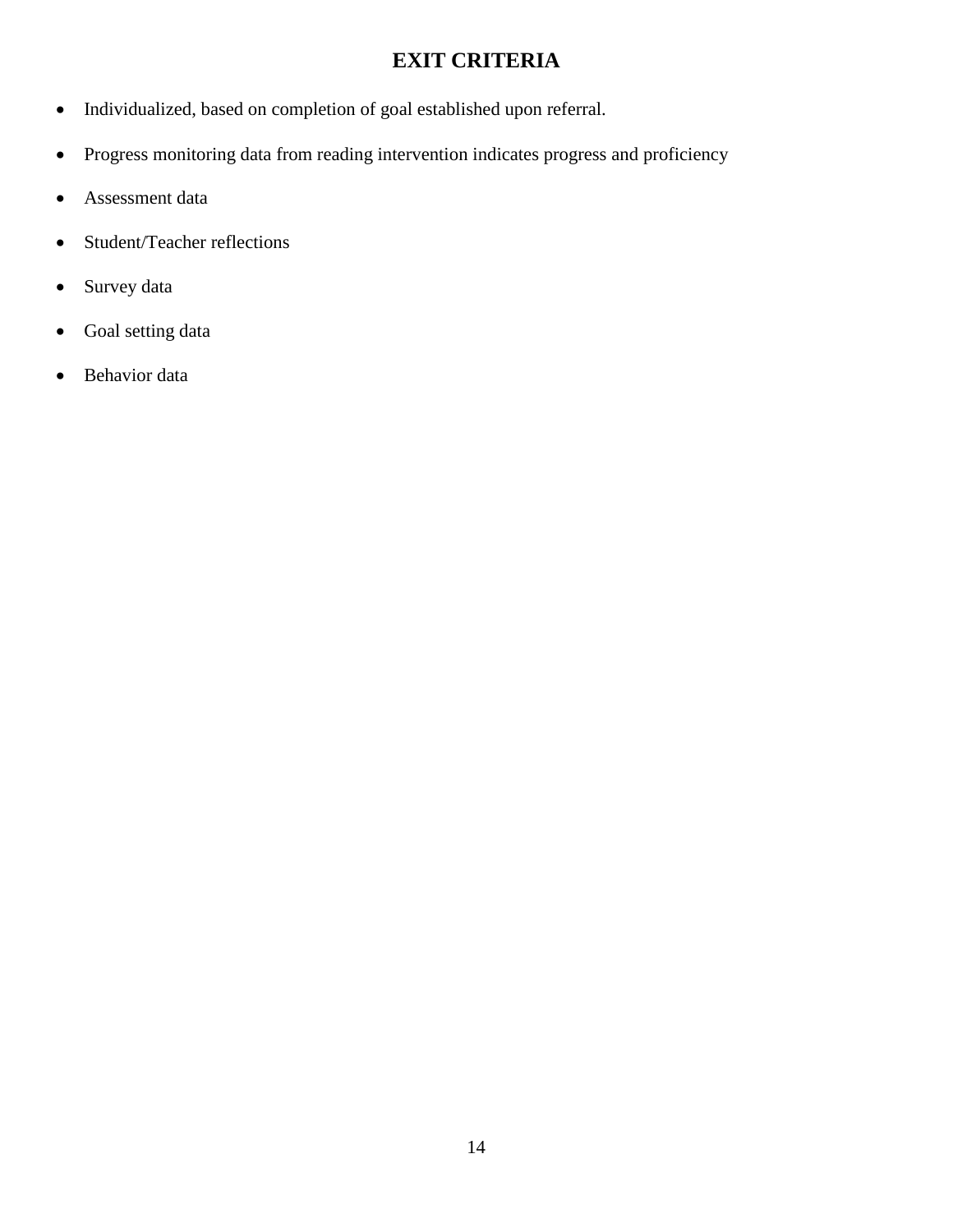## **Student Counselor Referral Form**

|         | Student's Name                                                                                |        |                       |        |               |                 |
|---------|-----------------------------------------------------------------------------------------------|--------|-----------------------|--------|---------------|-----------------|
|         |                                                                                               |        |                       |        |               |                 |
| $\perp$ | <b>Reason for Referral:</b><br><b>Personal</b>                                                | $\Box$ | <b>School</b>         | $\Box$ | <b>Family</b> |                 |
| $\Box$  | When do you need to talk to the counselor?<br>Immediately $\square$ Within the hour $\square$ |        | This Afternoon $\Box$ |        |               | <b>Tomorrow</b> |
|         |                                                                                               |        |                       |        |               |                 |
|         |                                                                                               |        |                       |        |               |                 |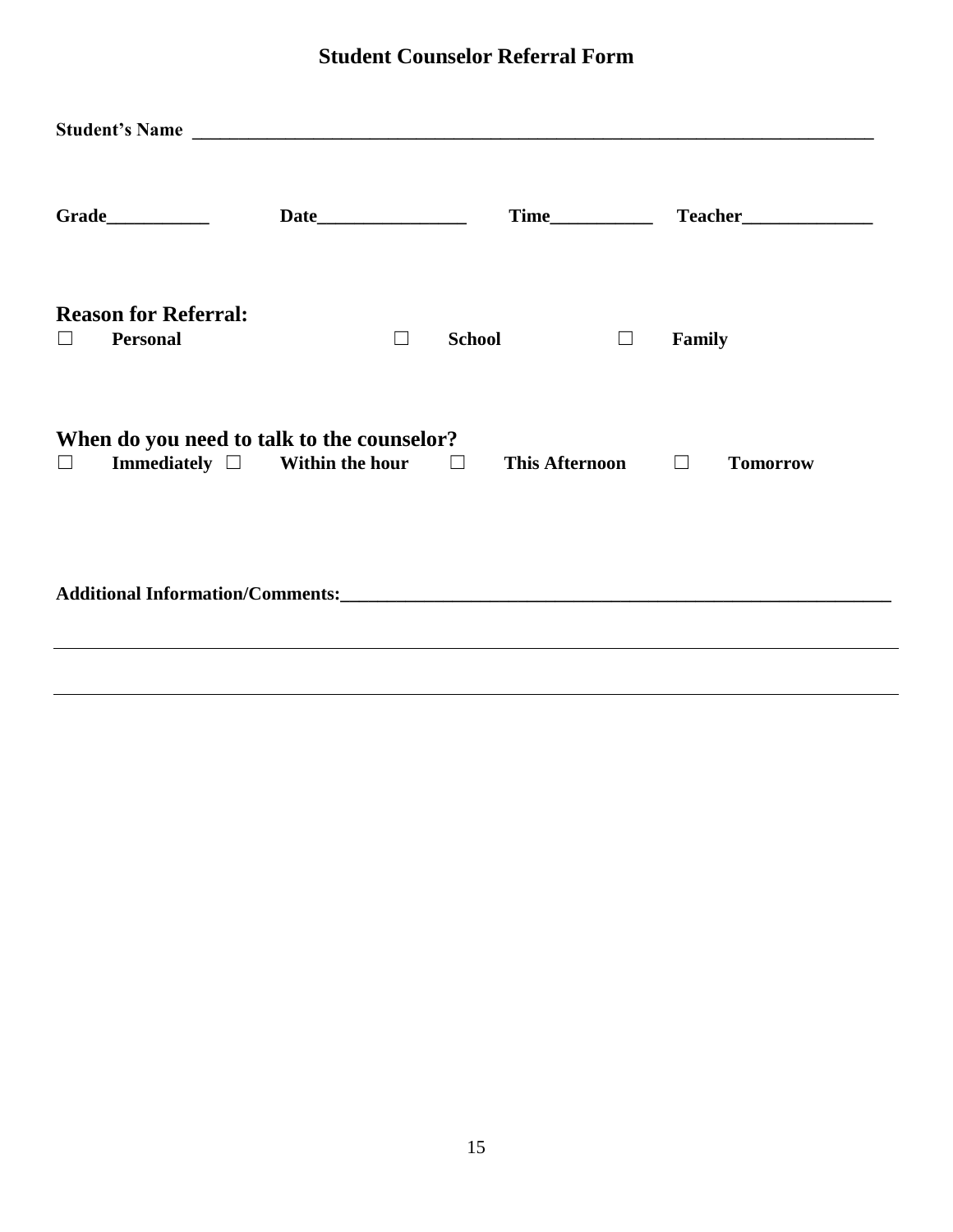## **Counseling Referral Form**

*Confidential Document: Do Not Duplicate*

| <b>Classroom Teacher:</b> The Classroom Section 2014 and 2014 and 2014 and 2014 and 2014 and 2014 and 2014 and 2014 and 2014 and 2014 and 2014 and 2014 and 2014 and 2014 and 2014 and 2014 and 2014 and 2014 and 2014 and 2014 and |                                                      |  |  |  |
|-------------------------------------------------------------------------------------------------------------------------------------------------------------------------------------------------------------------------------------|------------------------------------------------------|--|--|--|
|                                                                                                                                                                                                                                     |                                                      |  |  |  |
| <b>Referred by</b> (if different from classroom teacher):                                                                                                                                                                           |                                                      |  |  |  |
|                                                                                                                                                                                                                                     | for the following reason(s):                         |  |  |  |
| <b>Moods/Behaviors</b>                                                                                                                                                                                                              | <b>School Concerns</b>                               |  |  |  |
| Anxious/worried                                                                                                                                                                                                                     | Homework not turned in/not complete                  |  |  |  |
| Depressed/unhappy                                                                                                                                                                                                                   | Low test/assignment grades                           |  |  |  |
| Eating disorder/body image concerns                                                                                                                                                                                                 | Poor classroom performance                           |  |  |  |
| Hyperactive/inattentive                                                                                                                                                                                                             | Sleeping in class/always tired                       |  |  |  |
| Shy/withdrawn                                                                                                                                                                                                                       | Sudden change in grades                              |  |  |  |
| Low self-esteem                                                                                                                                                                                                                     | Frequently tardy or absent                           |  |  |  |
| Aggressive behaviors                                                                                                                                                                                                                | New student                                          |  |  |  |
| Stealing                                                                                                                                                                                                                            | Other<br><u> 1986 - Johann Stein, fransk kampens</u> |  |  |  |

\_\_\_ Other\_\_\_\_\_\_\_\_\_\_\_\_\_\_\_\_\_\_\_\_\_\_\_

\_\_\_\_\_\_\_\_\_\_\_\_\_\_\_\_\_\_\_\_\_\_\_\_\_\_\_\_\_\_\_\_\_\_\_\_\_\_\_\_\_\_\_\_\_\_\_\_\_\_\_\_\_\_\_\_\_\_\_\_\_\_\_\_\_\_\_\_\_\_\_\_\_\_\_\_\_\_\_\_\_\_\_\_\_\_\_\_\_

| <b>Relationships</b>      | <b>Home Concerns</b>        |
|---------------------------|-----------------------------|
| <b>Bullying</b>           | Fighting w/family members   |
| Difficulty making friends | Illness/death in the family |
| Poor social skills        | Parents divorce/separated   |
| Problems with friends     | Suspected abuse             |
| Boy/girl friend issues    | Suspected substance abuse   |
| Other:                    | Parent request              |
|                           | Other:                      |

## **Comments:\_\_\_\_\_\_\_\_\_\_\_\_\_\_\_\_\_\_\_\_\_\_\_\_\_\_\_\_\_\_\_\_\_\_\_\_\_\_\_\_\_\_\_\_\_\_\_\_\_\_\_\_\_\_\_\_\_\_\_\_\_\_\_\_\_\_**

| Counselor Use Only:<br>Date received             | Date seen |
|--------------------------------------------------|-----------|
| <b>Further Consult Needed:</b><br>Teacher Parent | Other     |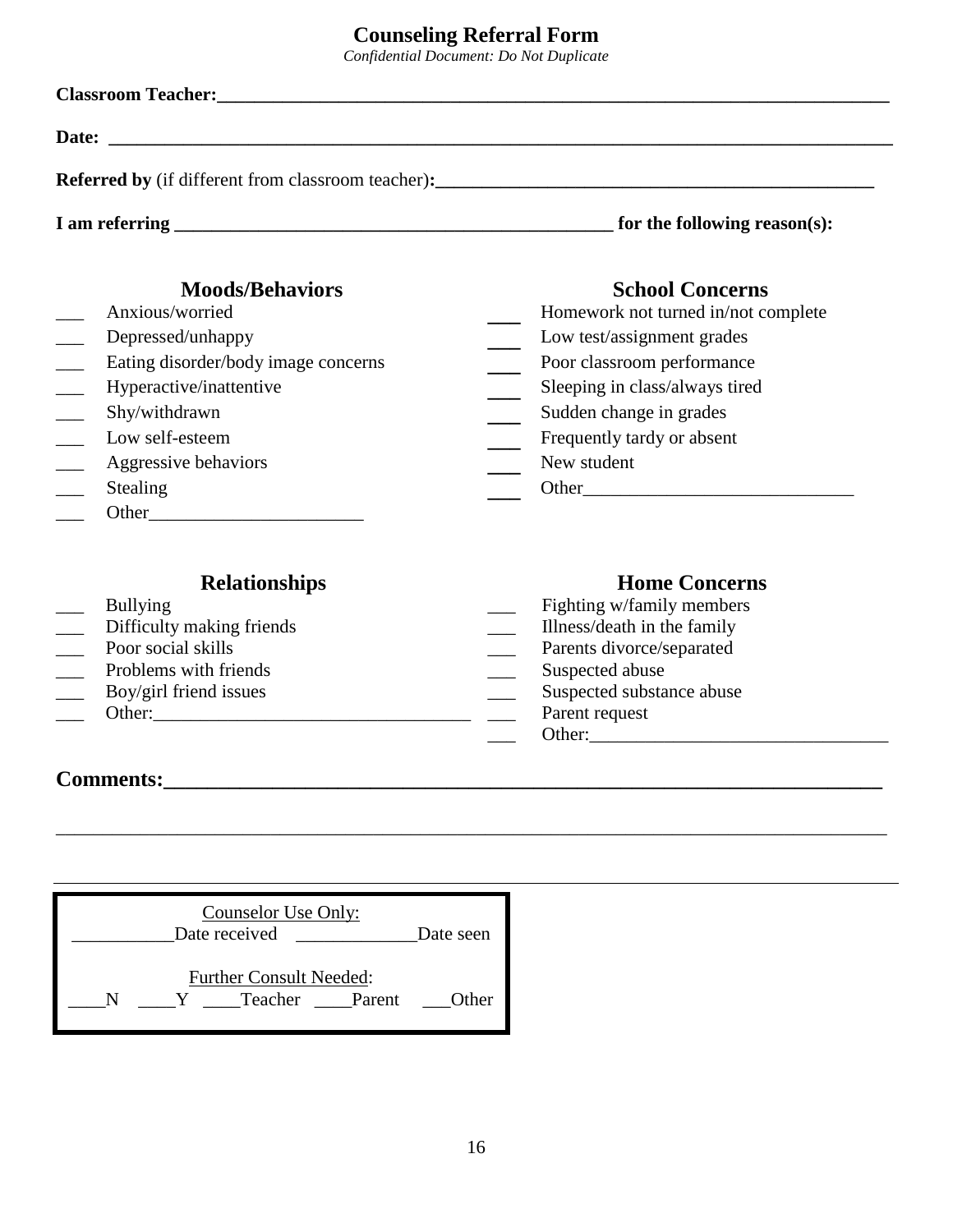### **Notification of Incomplete Learning Individual Action Plan**

|                                                     |  |                 |    | Grade: 6th 7th 8th Date |       |
|-----------------------------------------------------|--|-----------------|----|-------------------------|-------|
| Subject/s of Incomplete Learning:                   |  |                 |    |                         |       |
| Current Grade/s in Course/s of Incomplete Learning: |  |                 |    |                         |       |
| Lang. Arts _______ Math ________ Science _____      |  |                 | 55 |                         |       |
| Elective: Grade                                     |  | Elective: Grade |    | Elective: _______       | Grade |

### **Assessments, Learning Outcomes, and homework/practice that need to be completed.** Core Subjects:

| Lang. Arts | Math | Science | Social Studies |
|------------|------|---------|----------------|
|            |      |         |                |
|            |      |         |                |
|            |      |         |                |
|            |      |         |                |
|            |      |         |                |

Electives:

| Class: | Class: | Class: | Class: |
|--------|--------|--------|--------|
|        |        |        |        |
|        |        |        |        |
|        |        |        |        |
|        |        |        |        |

\_\_\_\_\_\_\_\_\_\_\_\_\_\_\_\_\_\_\_\_\_\_\_\_\_\_\_\_\_\_\_\_\_\_\_\_\_\_\_\_\_\_\_\_\_\_\_\_\_\_\_\_\_\_\_\_\_\_\_\_\_\_\_\_\_\_\_\_\_\_\_\_\_\_\_\_\_\_\_\_\_\_\_\_ \_\_\_\_\_\_\_\_\_\_\_\_\_\_\_\_\_\_\_\_\_\_\_\_\_\_\_\_\_\_\_\_\_\_\_\_\_\_\_\_\_\_\_\_\_\_\_\_\_\_\_\_\_\_\_\_\_\_\_\_\_\_\_\_\_\_\_\_\_\_\_\_\_\_\_\_\_\_\_\_\_\_\_\_ \_\_\_\_\_\_\_\_\_\_\_\_\_\_\_\_\_\_\_\_\_\_\_\_\_\_\_\_\_\_\_\_\_\_\_\_\_\_\_\_\_\_\_\_\_\_\_\_\_\_\_\_\_\_\_\_\_\_\_\_\_\_\_\_\_\_\_\_\_\_\_\_\_\_\_\_\_\_\_\_\_\_\_\_ \_\_\_\_\_\_\_\_\_\_\_\_\_\_\_\_\_\_\_\_\_\_\_\_\_\_\_\_\_\_\_\_\_\_\_\_\_\_\_\_\_\_\_\_\_\_\_\_\_\_\_\_\_\_\_\_\_\_\_\_\_\_\_\_\_\_\_\_\_\_\_\_\_\_\_\_\_\_\_\_\_\_\_\_ \_\_\_\_\_\_\_\_\_\_\_\_\_\_\_\_\_\_\_\_\_\_\_\_\_\_\_\_\_\_\_\_\_\_\_\_\_\_\_\_\_\_\_\_\_\_\_\_\_\_\_\_\_\_\_\_\_\_\_\_\_\_\_\_\_\_\_\_\_\_\_\_\_\_\_\_\_\_\_\_\_\_\_\_

My plan of action:

**\_\_\_\_\_\_\_\_\_\_\_\_\_\_\_\_\_\_\_\_\_**

Student Signature **Signature Signature Signature** Signature of Teacher **Parent Signature** 

\_\_\_\_\_\_\_\_\_\_\_\_\_\_\_\_\_ \_\_\_\_\_\_\_\_\_\_\_\_\_\_\_\_\_\_ \_\_\_\_\_\_\_\_\_\_\_\_\_\_\_

\_\_\_\_\_\_\_\_\_\_\_\_\_\_\_\_\_\_\_\_\_\_\_\_\_\_\_\_\_\_\_\_\_\_\_\_\_\_\_\_\_\_\_\_\_\_\_\_\_\_\_\_\_\_\_\_\_\_\_\_

Counselor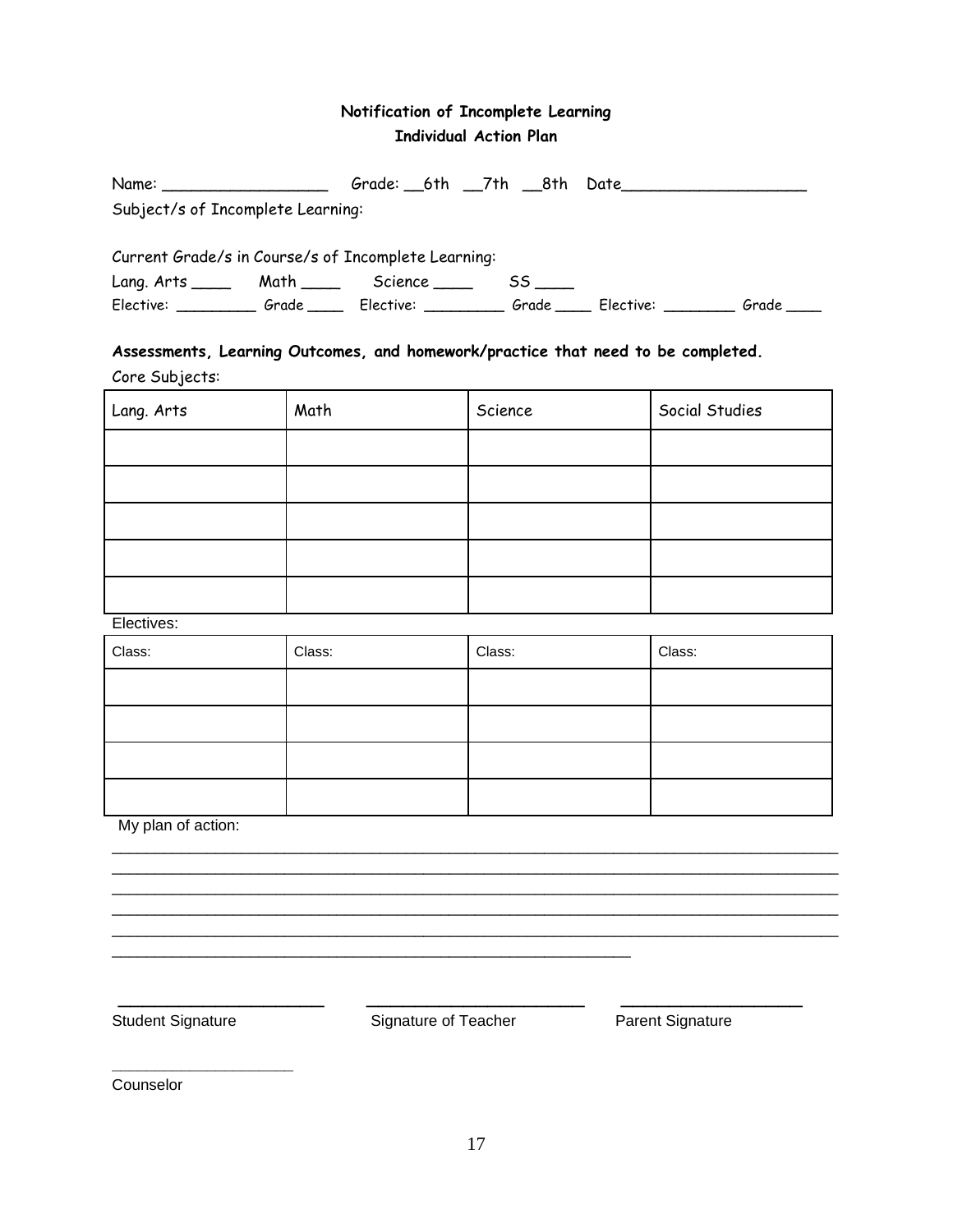# LEWIS CENTRAL HIGH SCHOOL PLAN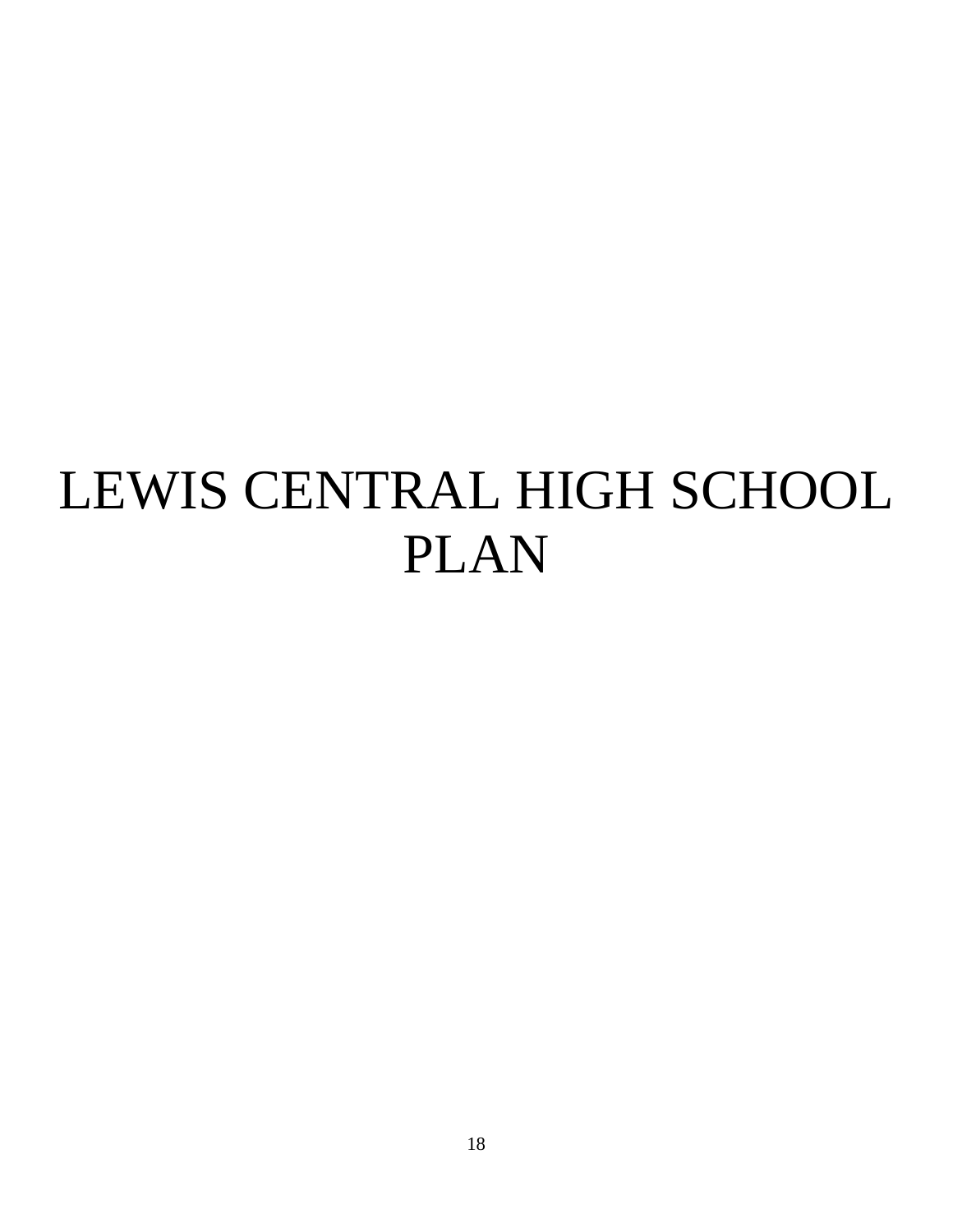## **IDENTIFICATION (9-12)**

## **Criteria for referral:**

## **Family Problem:**

- Parents divorced/parents fighting
- Fight with parents/siblings
- Parent/siblings are abusive
- Parent(s) in jail/prison
- Don't live with parents
- Parents gone a lot/poor communication
- Parent mental health issues
- Sibling placed out of the home
- Teenage parent/age of child
- $\bullet$  Other

## **Emotional Problems:**

- Depression/Low self-esteem/suicidal
- Eating disorder
- Grief issues
- Mental health diagnosis
- Anger control
- Problems with boy/girlfriend
- Mood Swings
- Other\_\_\_\_\_\_\_\_\_\_\_\_\_\_\_\_\_\_\_\_\_\_\_\_\_\_\_\_

## **Drug/Alcohol/tobacco Usage:**

- Personal usage
- Parent usage
- Boyfriend/Girlfriend Usage
- Sibling usage
- Friend usage
- Trying to stay clean

### **School Problems:**

- Homework
- Doesn't take notes/lost material
- Doesn't get along with teachers
- Language barrier
- Bullying
- Sleeping in class
- Skip classes/peer pressure
- Don't care attitude
- Attendance/motivation to come to school
- Behind in credits/low grades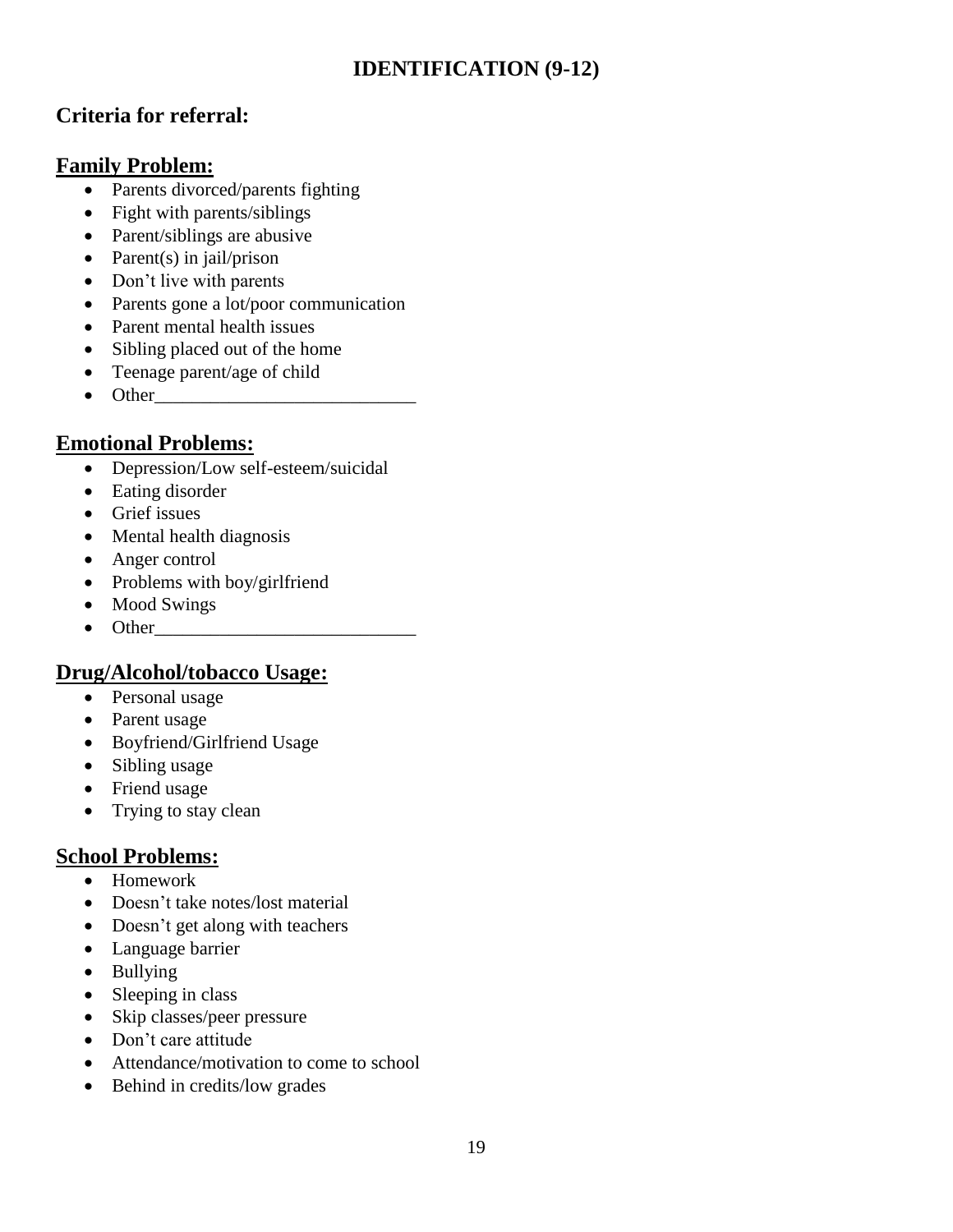## **At-Risk Services (9-12)**

## **Social/Emotional Academic**

- 
- 
- School Based Interventionist Teacher Assistance Team
- Student Assistance Program
- Teen Parenting Group
- 
- Grief Group 504 Plan
- Outside Counseling/Referrals Individual Tutoring
- Children's Square Intg. Services On-line Odyssey Classes

- Individual Counseling Individual Counseling
- Connections Class Connections to Graduation Class
	-
	- Power School= progress reports/D and F e-mails/Scheduling classes
- Substance Abuse Program Intervention Plans (I-Plan)
	-
	-
	-
	- Credit Success Support Class
	- Titan Time Folder Review
	- Credit Recovery English 10B/11B
	- Academic Referral
	- Classroom Lessons
	- Exploring Lit/FAME
	- High Stakes List
	- Deuce/Trifecta List
	- Senior Encourager
	- Summer School

## **Attendance Behavioral**

- Individual Counseling Individual Counseling
- School Based Interventionist ISS Room
- Automated Calls SODA
- 
- Tardy office referrals
- Deuce/Trifecta List
- Counselor/Admin Meetings
- Titan Time Recognition
- **•** Teammates

- 
- 
- 
- 3, 4, 5 6 day letters PBIS-Lessons Tier 1 and Tier 2
	- Deuce/Trifecta List
	- Teammates
	- Calls Home
	- Parent Meetings
	- Counselor/Admin Meetings
	- Outside Counseling/Referrals
	- JCO/PO Pottawattamie County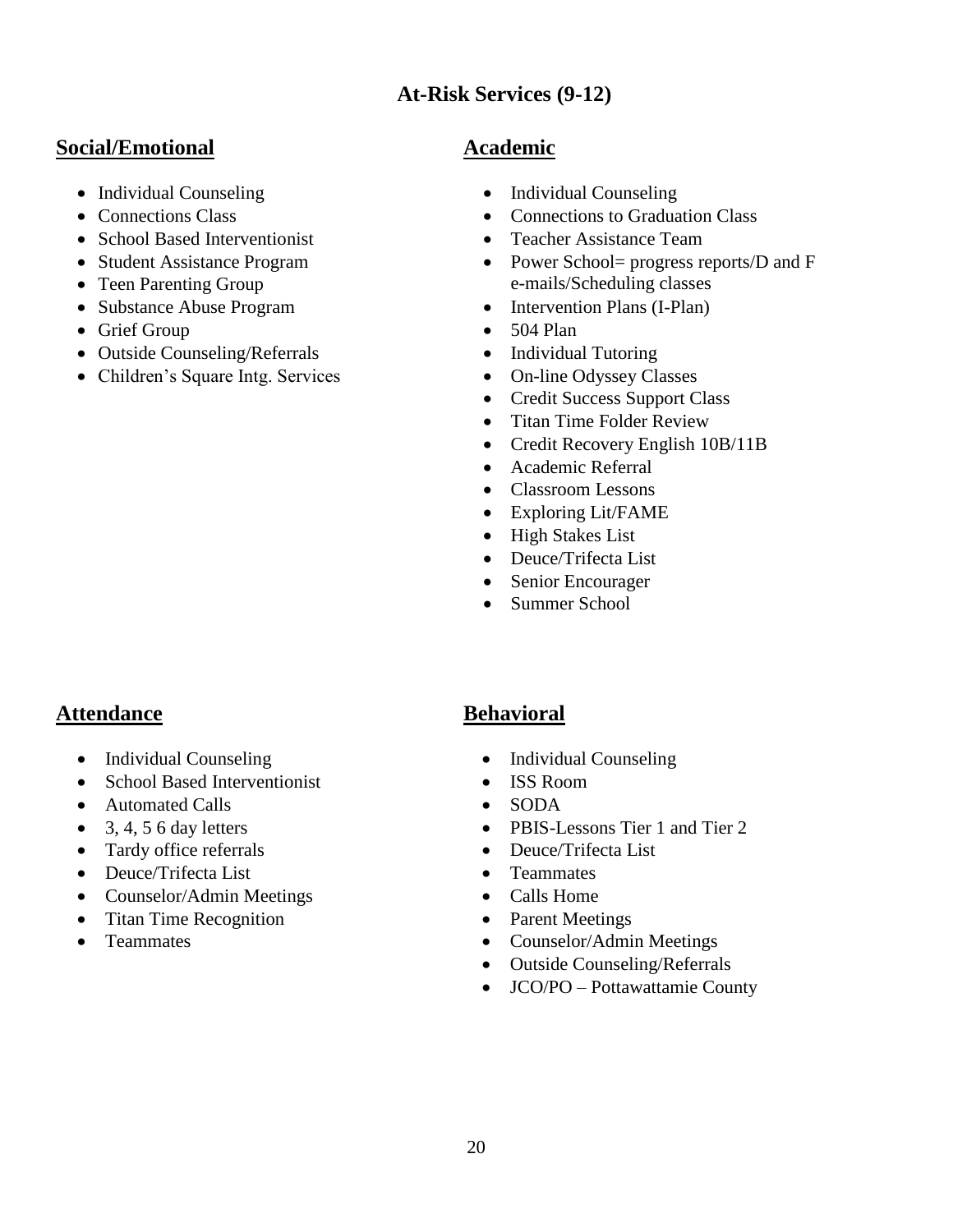## **Social/Emotional Services**

#### **Individual Counseling:**

Students will be seen in one to one sessions by counselors and are most often self referrals. Counselors may schedule weekly sessions or students may be drop in visits. If on-going problems are not resolved, students may be referred to other services either in the building or to outside agencies.

#### **Connections Class:**

(Students enrolled in this class have a graduation cap icon attached in Power School) This course gives students the opportunity to work on skill development in the areas of self-esteem, decision making, personal control and interpersonal communication. Class size is limited to 15 students. Class goals are to increase school performance, decrease drug involvement/maintaining non-use and decreasing depression and aggression. One-to-one interview with instructor is necessary prior to enrolling. Curriculum: Reconnecting Youth – A Peer Approach to Building Life Skills by Leona L. Egget and Liela J. Nichols. Prerequisites: Approval of Counselor Duration: 1 term Credits: 1 (repeatable for credit)

#### **School Based Interventionist (Service offered through Green Hills Area Education Agency):**

Works with identified at-risk students and families to reduce and prevent issues such as: truancy, behavior problems, pregnancy, drug use, and involvement with law enforcement and the Juvenile Justice System, in order to promote positive social skills, peer mediation, problem solving, effective communication, and academic success.

#### **Student Assistance Program: (Services offered through Heartland Family Services):**

A therapist from this agency is available in the high school 8 hours per week (2 half days). Students are referred to the therapist when other interventions have not been effective. The therapist can also provide therapy and make referrals to outside agencies.

#### **Teen Parenting Group (Services provided through Nurse Family Partnership):**

Expecting and parenting teens (both male and female) are invited to attend the group which is held 2 times per month.

#### **Substance Abuse Program (Service provided through in house Success Counselor):**

Students are referred to program after violation of school policy. Students may use this program as a diversion program in order to decrease their out of school suspension from 10 days to 5 days or may be required to attend as part of the consequence. Students attend 6 hour Saturday class (Prime for Life Curriculum), complete on-line SASSI evaluation and meet individually with counselor for 6 weeks.

#### **Grief Group (Service provided through in house Success Counselor):**

This group is run by the building Success Counselor. Students may self refer or be recommended for attendance by a concerned person. Counselor will discuss the purpose of the group and specific grief concern with each student prior to participation in the group. Purpose of the group will be to provide peer support with counselor supervision to students who have grief/loss issues which are affecting emotional well-being as well as academic performance

#### **Outside Counseling/Referrals:**

Each member of the school counseling office can make recommendations to students and families to seek outside counseling or services when it is believed that no further intervention in the building will assist the student to deal with social/emotional issues.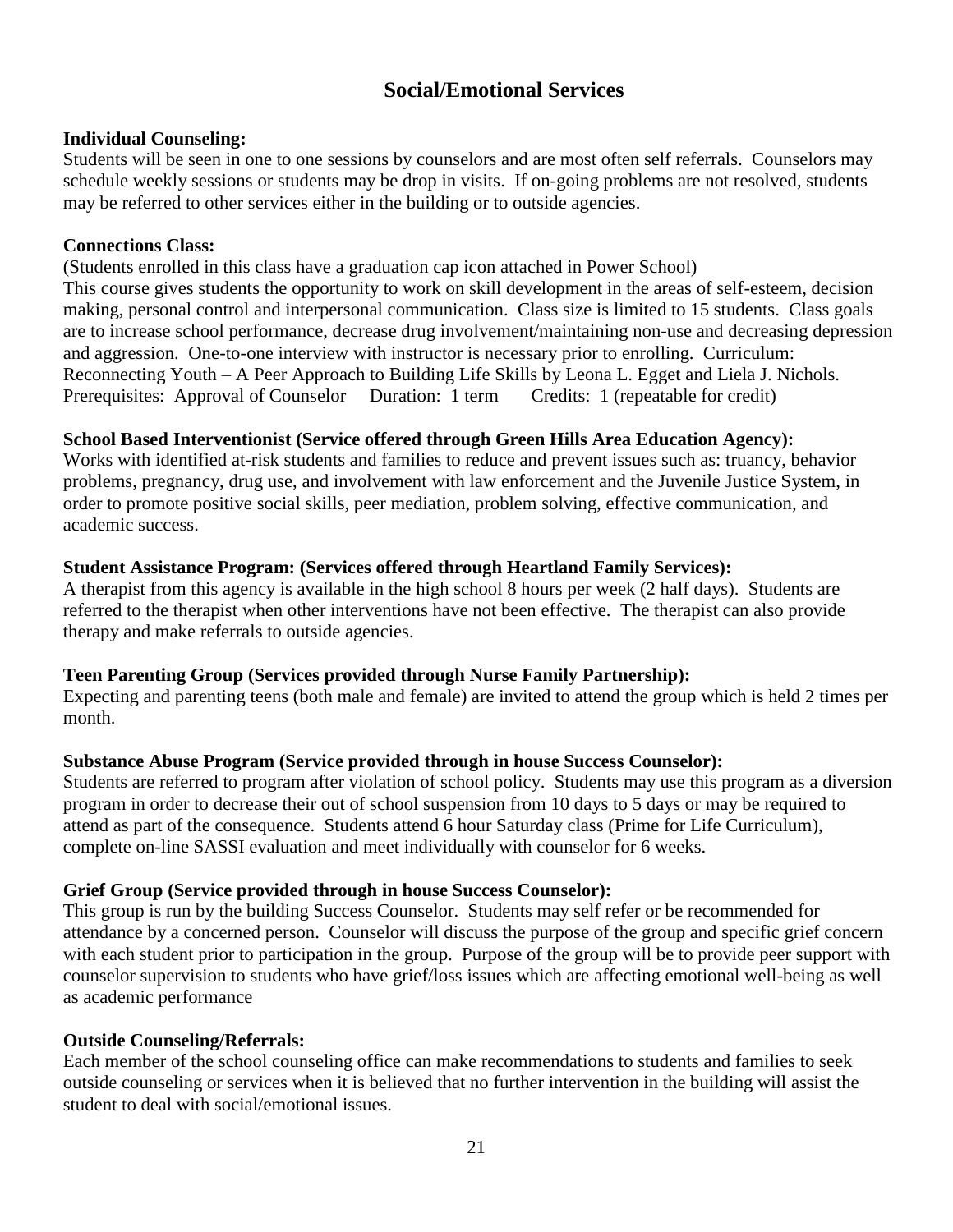#### **Children's Square Intg. Services:**

School counselor may refer students and families to Children's Square to assist in case management of various services which the student may be receiving.

## **Academic Services**

#### **Individual Counseling:**

Progress reports are printed and sent to parent's half-way through each trimester. At this time, a failure report is printed out. Counselors review this report and talk to students who have more than one F. The purpose of this session is to discuss ways to improve academic performance.

After each grading period, a failure report is printed out. Counselors review this report and talk to students who have failed classes. The purpose of this session is to discuss ways to improve academic performance, review student schedule, monitor credit progress and set up an academic plan. Referral may be made to CTG class.

#### **Connections to Graduation Class:**

(Students enrolled in this class have a graduation cap icon attached in Power School) Students eligible for this class in the high school exhibit behaviors that may lead to dropping out of school. Helping students graduate on time has always been the goal for Lewis Central staff and administration. Connections to Graduation class will help students achieve this goal through continued monitoring of grades as well as academic and graduation progress. Time will be spent setting goals, journaling reflections and learning strategies for academic success. Additionally, students have the opportunity to work one-on-one with a teacher or peer tutor during this class. The criteria used to determine enrollment eligibility include attendance, no connections to school, lack of credit accrual/progressing in school, and low achievement in reading or math. The students' discipline/truancy records are also taken into account as well as a teacher interview to determine motivation, barriers and goals.

Prerequisites: Approval of Counselor Duration: 1 term Credits: 1 (repeatable for credit)

#### **Teacher Assistance Team:**

Meetings are schedule with teachers to meet in conjunction with a student and at times a parent to discuss the lack of academic success. Strategies for success are planned and implemented.

#### **Power School= progress reports-D/F e-mails-scheduling classes:**

The purpose of the progress report is to communicate with parents about their child's progress at the high school. Progress reports are sent mid-term to parents prior to Parent Teacher conferences. D/F e-mails are sent to parents every 4 weeks. School counselors meet individually with students that may have academic concerns to schedule classes that will help them to meet their academic needs.

#### **Intervention Plans (I-Plan):**

If a student is not doing well academically, an intervention plan may be created for a student. Interventions are created that the student, teacher, parent, or counselor can do in order to help the student. These are reviewed by counselor to monitor progress.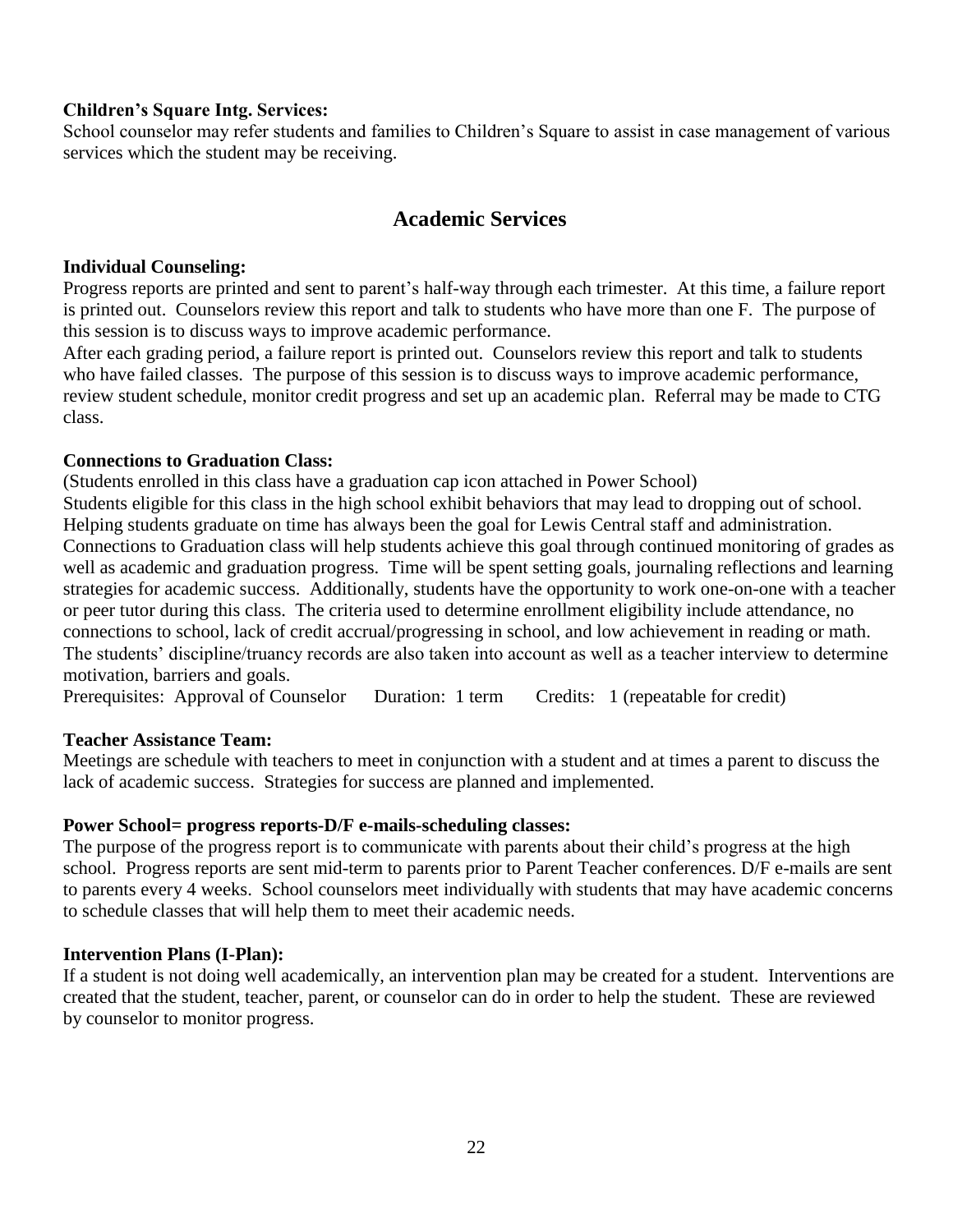#### **504 Plans:**

The 504 plan is written when a child has a specific diagnosed disability. This may come after a student has been on an I-plan or a student may come to the high school with a plan already in place. The school counselors have embraced technology and made these plans available to teachers and administrators through Google documents. Power School also shows icons to indicate the students have a plan.

#### **Individual Tutoring:**

Students/parents can request tutoring by speaking with their school counselor. Mrs. McComas (9/10 counselor) work with 5 Star students (a peer group who have been selected by counselor to assist students in mentoring, tutoring and transition) who have volunteer to tutor students in an area of their academic success. Tutors are individually introduced to the student who has requested the help. They set up a time to work together in the guidance office inside the school day.

#### **On-Line Odyssey Classes:**

(Students enrolled in this class have a graduation cap icon attached in Power School) The Odyssey online classes provide opportunities for students to earn credit outside of the traditional classroom. Typically students who take the online version of a class have attempted and failed the class in the traditional setting. Our goal is to provide another option for students to earn credits in order to help students stay in school and graduate on time. This is an opportunity for students to make up credits through online recovery program. Students may take an on-line class in addition to a full set of classes or a student may work on-line during CSS class.

#### **Credit Success Support Class:**

(Students enrolled in this class have a graduation cap icon attached in Power School) This class is provided for students to make up credits through online academic recovery program by being enrolled in the class one to three periods per day. A student enrolled in CSS has demonstrated the inability to successfully earn credits in the traditional classroom setting with a previous enrollment in CTG class demonstrating continuing academic failure. The goal of enrollment in this class is to have students gain credits necessary for graduation on time with their peers. Students will also work with teacher on organization, academic, and social/emotional building skills.

#### **Credit Recovery English 10B/11B:**

This class is taught by the CSS teacher who has content endorsement in English and Special Education. Students enrolled in this class have previously failed either English 10B or 11B. The CSS teacher has used the standards and benchmarks of the traditional 10B/11B classroom to provide instruction in an alternative method.

#### **Classroom Lessons:**

School counselors deliver classroom lessons to the general 9-12 population through selected classes (English/SS) to discuss a variety of topics related to academic success.

#### **Exploring Lit:**

Exploring Literature is a class specifically designed to help students raise their reading levels. Students in this class will develop the skills and strategies necessary to understand any type of reading better. This will be accomplished through extensive individual reading, discussions about what is being read, and weekly Read Aloud/Think Aloud activities. Weekly vocabulary lists and accompanying activities are also part of this class. Prerequisites: Teacher recommendation and test data

Duration: 3 terms Credits: 3 (1 per term)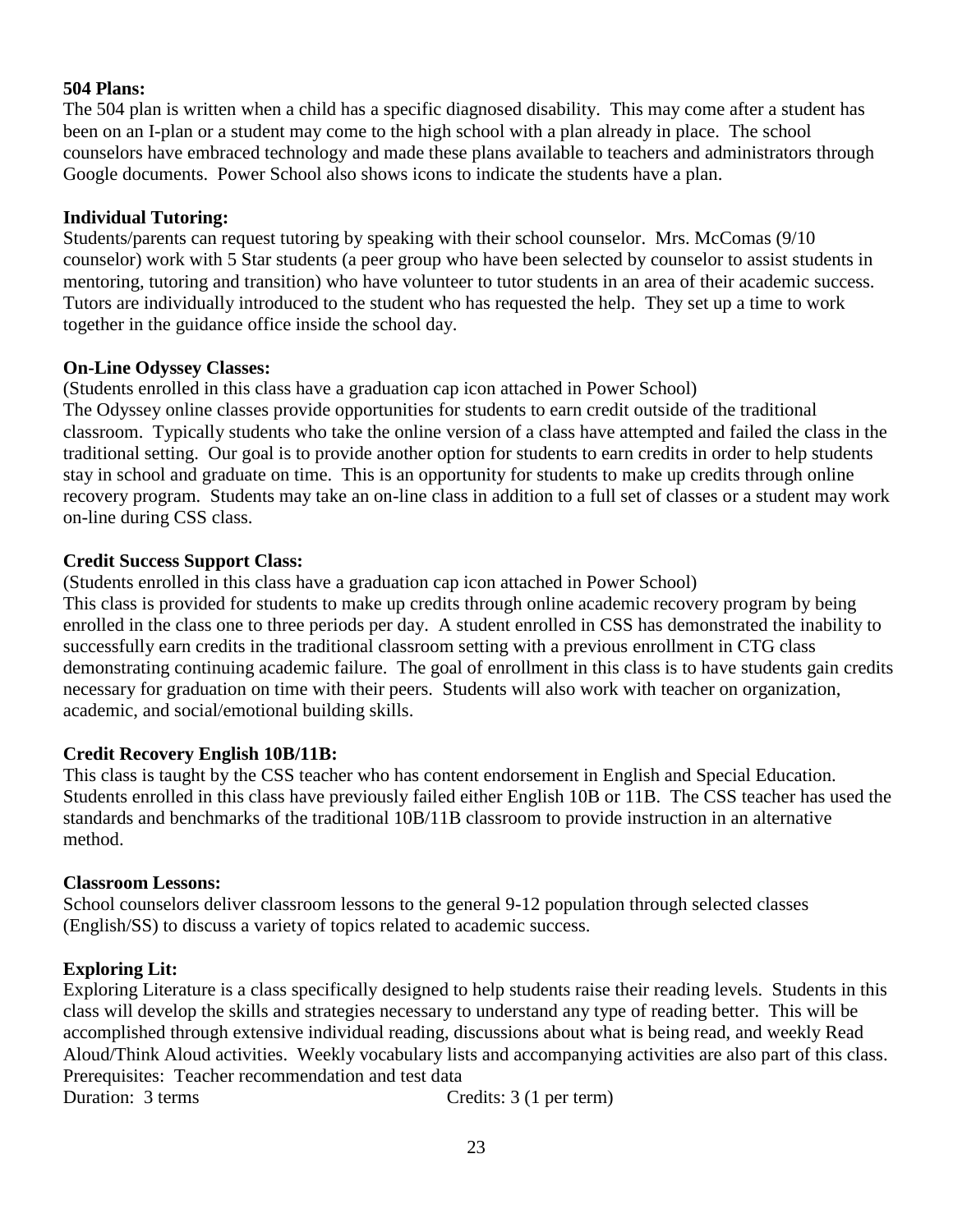#### **FAME**:

FAME is a reading intervention, targeting students who are experiencing difficulty with reading and who score between the  $6<sup>th</sup>$  and  $8<sup>th</sup>$  grade level on a standardized reading test. The course is designed to improve reading skills, test scores, and grades in other classes. Students take the course for three consecutive terms and receive three elective credits. Prerequisites: Teacher recommendation and test data Duration: 3 terms Credits: 3 (1 per term)

#### **Titan Time Folder Review:**

In an attempt to keep students motivated and on track to graduate on time, it is important that students understand how to earn credits, be knowledgeable in what credits are earned, and what credits still need to be completed. Students evaluate their transcript 3 times per year during Titan Times in order to review and evaluate where they stand with regard to credit completion.

#### **Academic Referral:**

The Academic Referral is an intervention where teachers can require students to get academic help from a staff member. It is an opportunity for students to reverse patterns of inadequate academic performance. Students are first referred by a teacher. Notice from teacher to referral manager that the student is behind on a course and in need of extra time over the lunch period or after school to make up missing work. The students are then escorted from their classroom during the period prior to lunch. A sack lunch is provided to students and they are provided assistance on a task, homework assignment, project or assessment.

#### **High Stakes List:**

This list is managed by the Success Counselor and shared with administration, school counselors, SBI, SAP. Students who qualify to be on the High Stakes list have had a history of poor attendance, no connections to school, a lack of credit accrual or progression in school, and/or low achievement in reading. A student who receives service in any area is identified on this list, along with students with core failures.

#### **Deuce/Trifecta List:**

This list is developed by administration who uses criteria of attendance, discipline referrals and failing grades. Students who meet 2 or 3 of the criteria are identified to be in need of the most intense interventions.

#### **Senior Encourager:**

The Senior Encourager list is compiled of seniors, who for various reasons may be in danger of graduating on time. They could be members of the High Stakes list, but may also include students who have suddenly shown a lack of progress. Occasionally students encounter a problem that causes a bump in the road, whether it be sudden lack of motivation, death in the family, or many other issues that our students might encounter. These students may simply need a kind word, little nudge, or simple the knowledge that someone is looking out for their well-being. The Senior Encourager list is compiled with faculty member volunteers to "adopt" these students to keep watch over them.

#### **Summer School:**

Students at the high school are encouraged to enroll in summer school to have the opportunity to work on-line in the Odyssey program in order to recover credits which will ultimately allow the student to graduate on time with their class.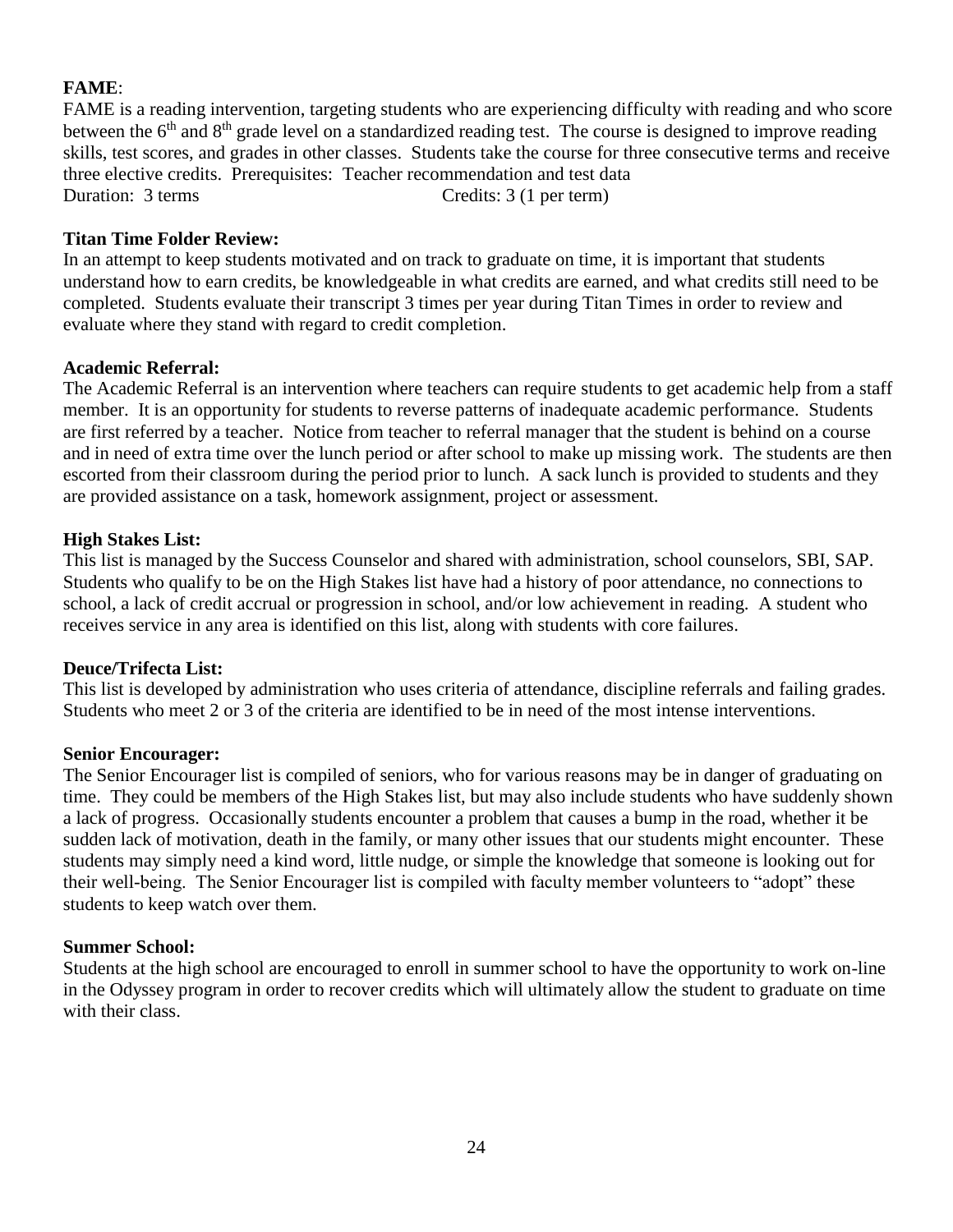## **Attendance**

#### **Individual Counseling:**

Students will be seen in one to one sessions by counselor. In on-going problems are not resolved, students may be referred to other services either in the building or to outside agencies.

#### **School Based Interventionist (Services offered through AEA):**

Works with identified at-risk students and families to reduce and prevent issues such as truancy in order to promote positive social skills, communication, and academic success. At Lewis Central this includes but is not limited to 1:1 student meetings, guardian contact, home visits, attendance plans, collaboration with staff, including County Attorney for mediations, taking agencies and student incentives.

#### **Automated Calls:**

Calls are placed to parents for any period during the day when the student is marked unexcused absence.

#### **3,4,5,6 day letters:**

Letters are sent home to parents of students when students have missed the designated number of periods. The letters also contain a report of each period absences accumulated and current grade. Parents are asked to contact the attendance office to discuss any concerns. The  $6<sup>th</sup>$  day letters inform students and parents that they will have to "appeal" for credit for the term.

#### **Tardy office referrals:**

Students who have obtained 3 unexcused tardies in a class are referred to the assistant principal for discipline consequences. Parents are contacted and detentions are assigned.

#### **Deuce/Trifecta List:**

This list is developed by administration who uses criteria of attendance, discipline referrals and failing grades. Students who meet 2 or 3 of the criteria are identified to be in need of the most intense interventions.

#### **Counselor/Admin Meetings:**

Counselors and Administrators meet on the first and third Mondays to discuss issues associated with our at-risk population.

#### **Titan Time Recognition:**

Certificates are provided to students who have perfect attendance for the term-once a term.

#### **Teammates:**

This is a nationally recognized program which pairs students (many at risk) with an adult mentor who comes to the high school and meets with the students weekly.

## **Behavioral**

#### **Individual Counseling:**

Students will be seen in one to one sessions by counselors. Counselors may schedule weekly sessions if ongoing problems are not resolved, students may be referred to other services either in the building or to outside agencies.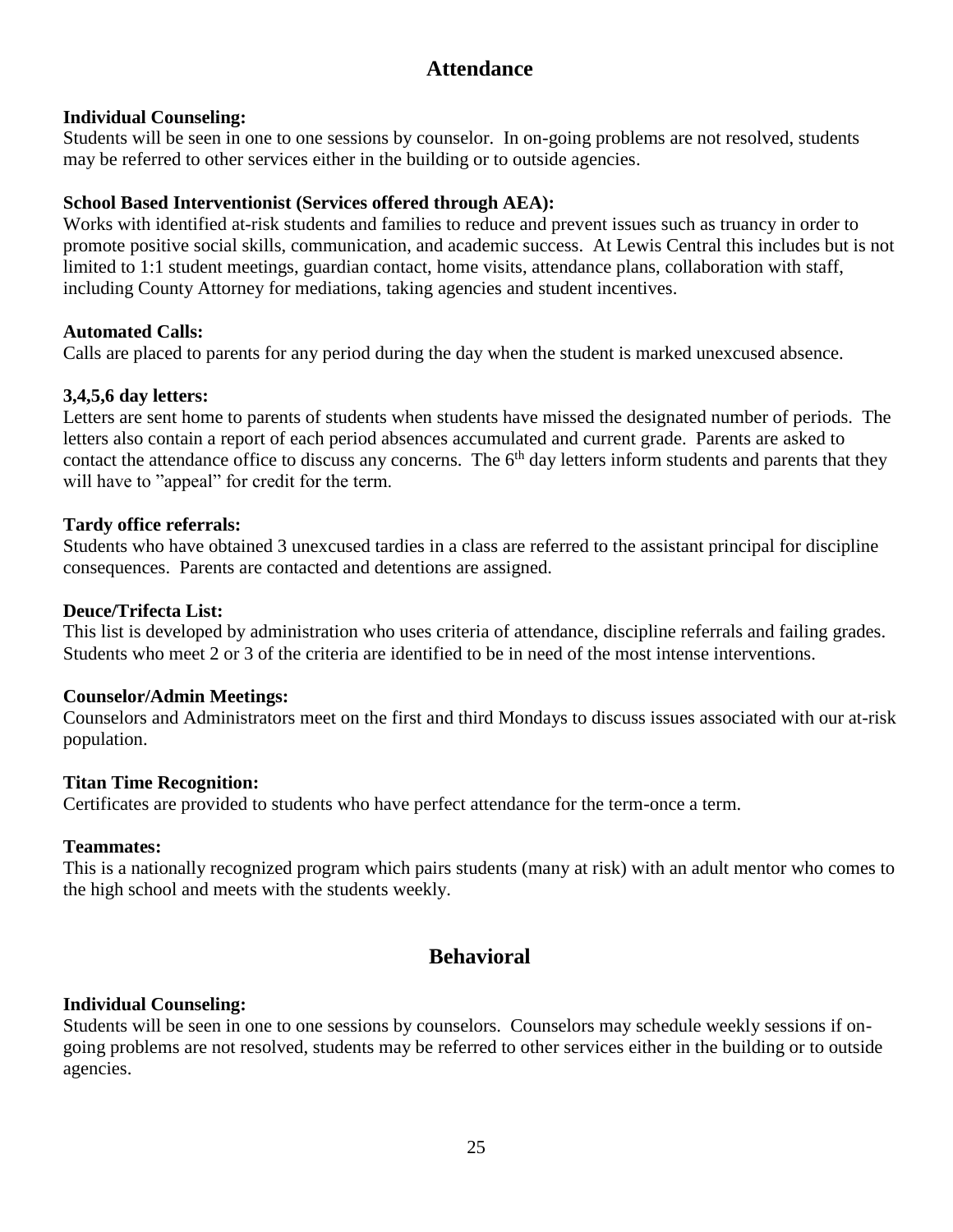#### **ISS Room:**

An alternative setting that removes students from the classroom for a period of time to complete work submitted by the student's teacher. Used typically as a discipline reinforcement.

#### **SODAs:**

SODAs is a problem solving technique. Each student who is assigned to spend time in the ISS room will be asked to complete a SODA worksheet. Once this sheet is complete, the ISS supervisor will inform the counseling office. The counselor who has been assigned to the student will go to the ISS room, bring the student back to the guidance office and then process the worksheet with the student. The student will then be taken back to the ISS room to serve the remainder of their assigned time.

#### **PBIS-Lessons Tier 1 and Tier 2:**

These are developed based on previous discipline referral issues and are a pro-active means of decreasing behavioral problems. Some examples of targeted behaviors are hallway, cafeteria and bus referrals.

#### **Deuce/Trifecta List:**

This list is developed by administration who uses criteria of attendance, discipline referrals and failing grades. Students who meet 2 or 3 of the criteria are identified to be in need of the most intense interventions.

#### **Teammates:**

This is a nationally recognized program which pairs students (many at risk) with an adult mentor who comes to the high school and meets with the students weekly.

#### **Calls home:**

Success counselor makes calls home to the parent/guardian to discuss behavior of students. This may be a request for a TAT (teacher assistance team) or to come in to speak to the counselor individually.

#### **Parent meetings:**

These meetings are held with the goal to help develop strategies for success (change in the identified behavior).

#### **Counselor/Admin meetings:**

Counselors and Administrators meet on the first and third Mondays to discuss issues associated with our at-risk population.

#### **Outside Counseling/Referrals:**

Each member of the school counseling office can make recommendations to students and families to seek outside counseling or services when it is believed that no further intervention in the building will assist the student to deal with social/emotional issues.

#### **JCO/PO-Pottawattamie County:**

The school receives notification from the Pottawattamie County JCO/PO office of students who have recently been seen in that office. Success counselor sends initial academic progress information and then monthly updates.